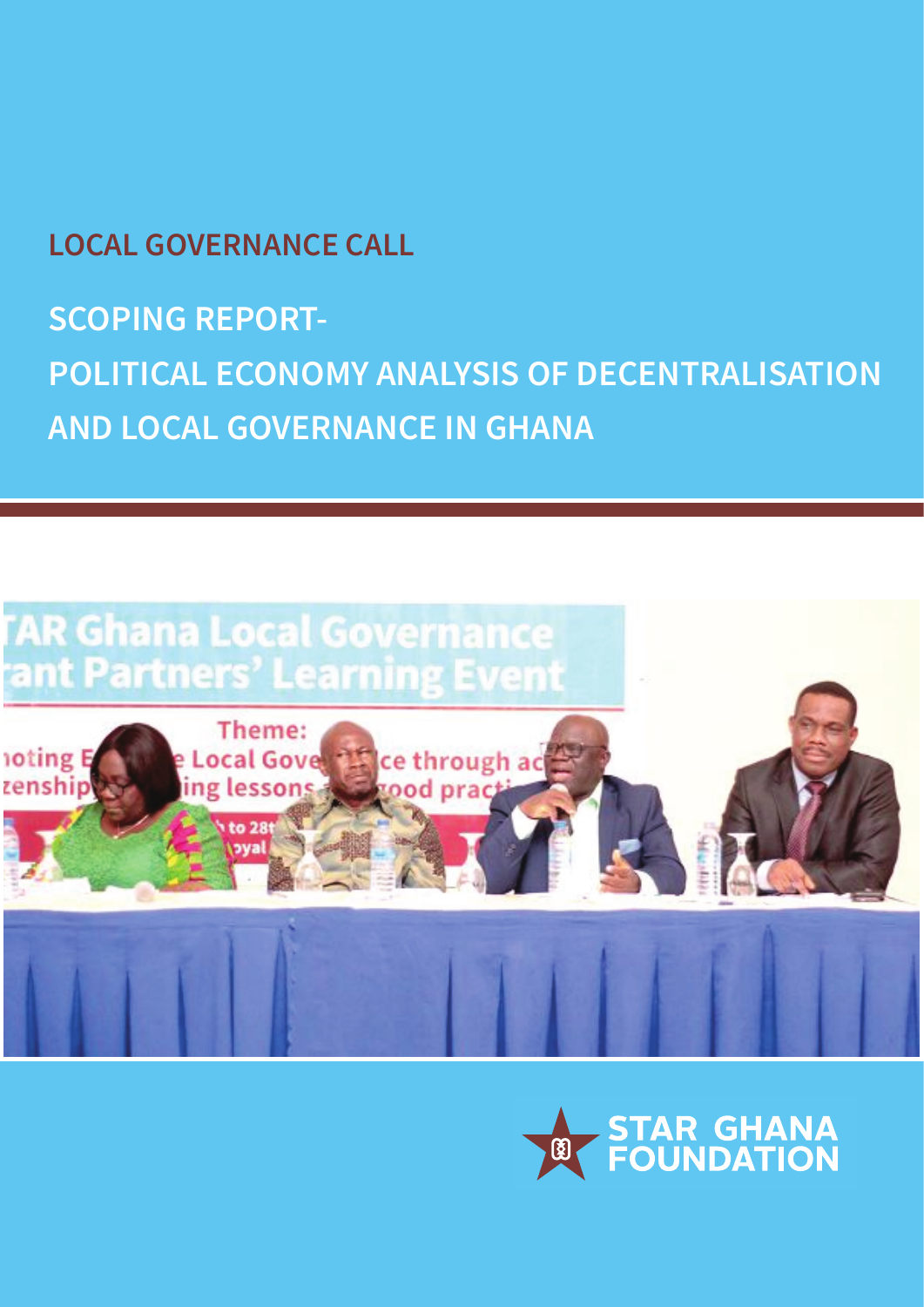## **BACKGROUND AND PURPOSE OF THE STUDY**

The objective of the STAR-Ghana Programme is to support the development of<br>a civil society and citizenry capable of influencing change to lead to improved<br>inclusive access to high quality, accountable service delivery in G a civil society and citizenry capable of influencing change to lead to improved inclusive access to high quality, accountable service delivery in Ghana. The second phase has adopted an approach that will support the creation, utilization and institutionalization of spaces for collective civil society engagement as a means of increasing accountability and responsiveness of the executive at both local and national levels.

The second phase has adopted a four-(4) pronged approach:

- Convening a broad range of stakeholders for dialogue to support the identification of opportunities and critical entry points for action and engagement
- Catalysing change through working jointly with new and innovative strategic partners
- Coordinating with a broad cross section of actors, promoting joint influencing and actions amongst partners and
- Learning from past and present experiences and their effective application throughout the process of implementation.

The political economy analysis (PEA) conducted in the first phase of the Progamme pointed to inclusive and responsive local governance as being key to achieving improved, inclusive and sustainable access to quality public goods and services for all citizens. The Democratic Governance Call issued under STAR 1 provided insights on possibilities for action (as indicated in Appendix 1).

STAR II's focus is on increasing accountability and responsiveness of public duty-bearers at both the national and local levels; this requires further scoping of the efectiveness of the decentralization process and the state of the assembly system. This scoping is an opportunity to follow up on the insights that emerged and to identify the possibilities for influencing and supporting citizens' action to improve inclusive access to high quality, accountable and responsive service delivery. Therefore, the paper should provide a broad picture of the current stage of Ghana's decentralization eforts, the systemic issues, possible entry points for Civil Society and the application points and a schedule for pursuing the 'Convening, Catalysing, Coordinating and Learning' agenda.

The purpose of the study is two-fold: to

- o Provide an overview of the political economy context of local governance reforms in Ghana, with particular focus on decentralization
- o Identify issues and potential entry points for coordinated civil society engagements (inclusive of all voices) with relevant stakeholders so as to contribute to achieving increased accountability and responsiveness of government to citizens' issues and voices at community and district levels.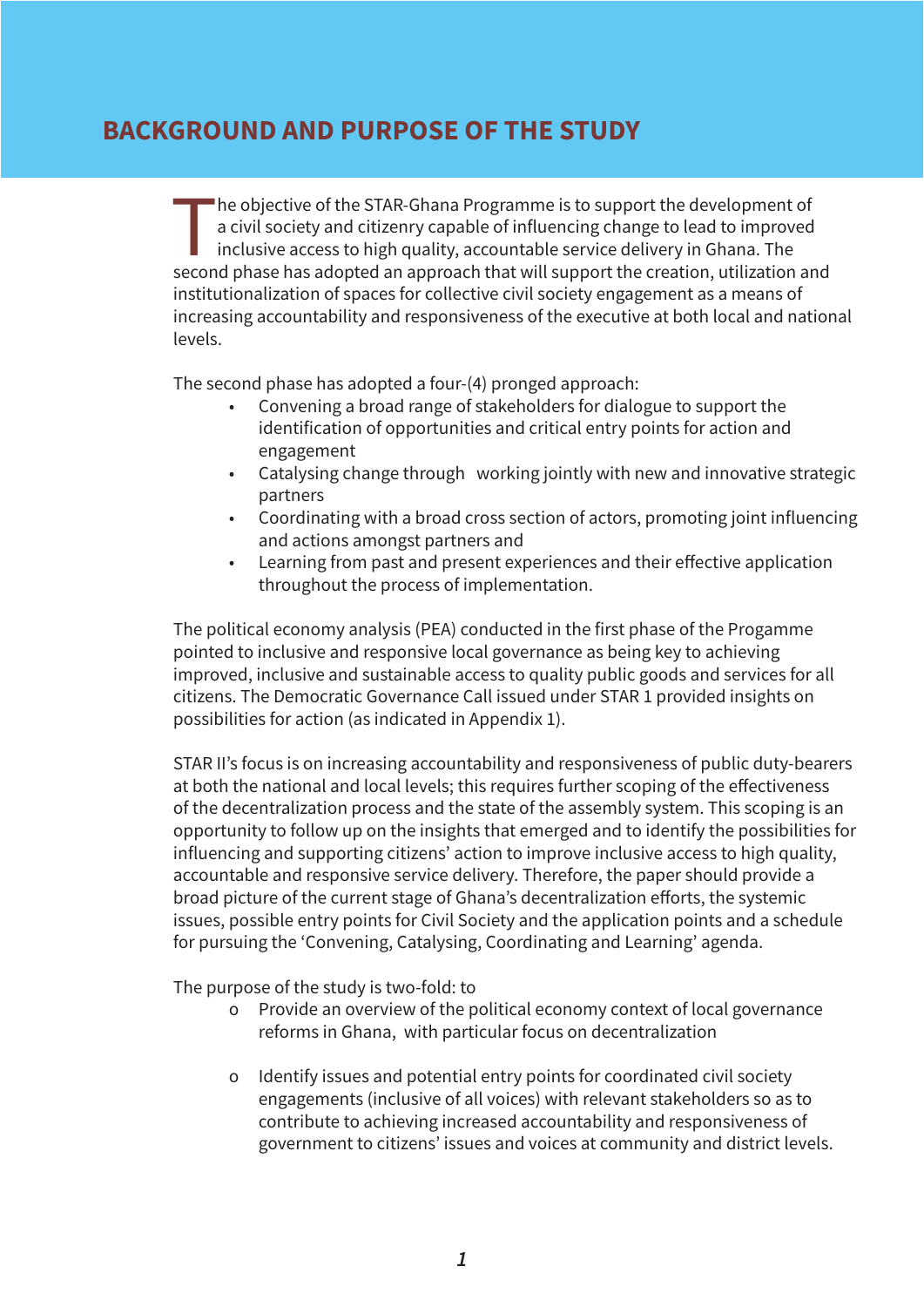#### **METHODOLOGY**

The overall goal of the political economy analysis (PEA) is to understand the political, economic and social processes that have impacted on the success or failure of the decentralization process and the assembly approach to local governance as a development reform. This will require a discussion of the incentives and the relationships including the distribution and contestation of power between diferent actors. To this end, the study considered a number of questions provided in Appendix Two, on which key informants, practitioners and experts on decentralization in Ghana were engaged. Some of the insights provided have been summarized below.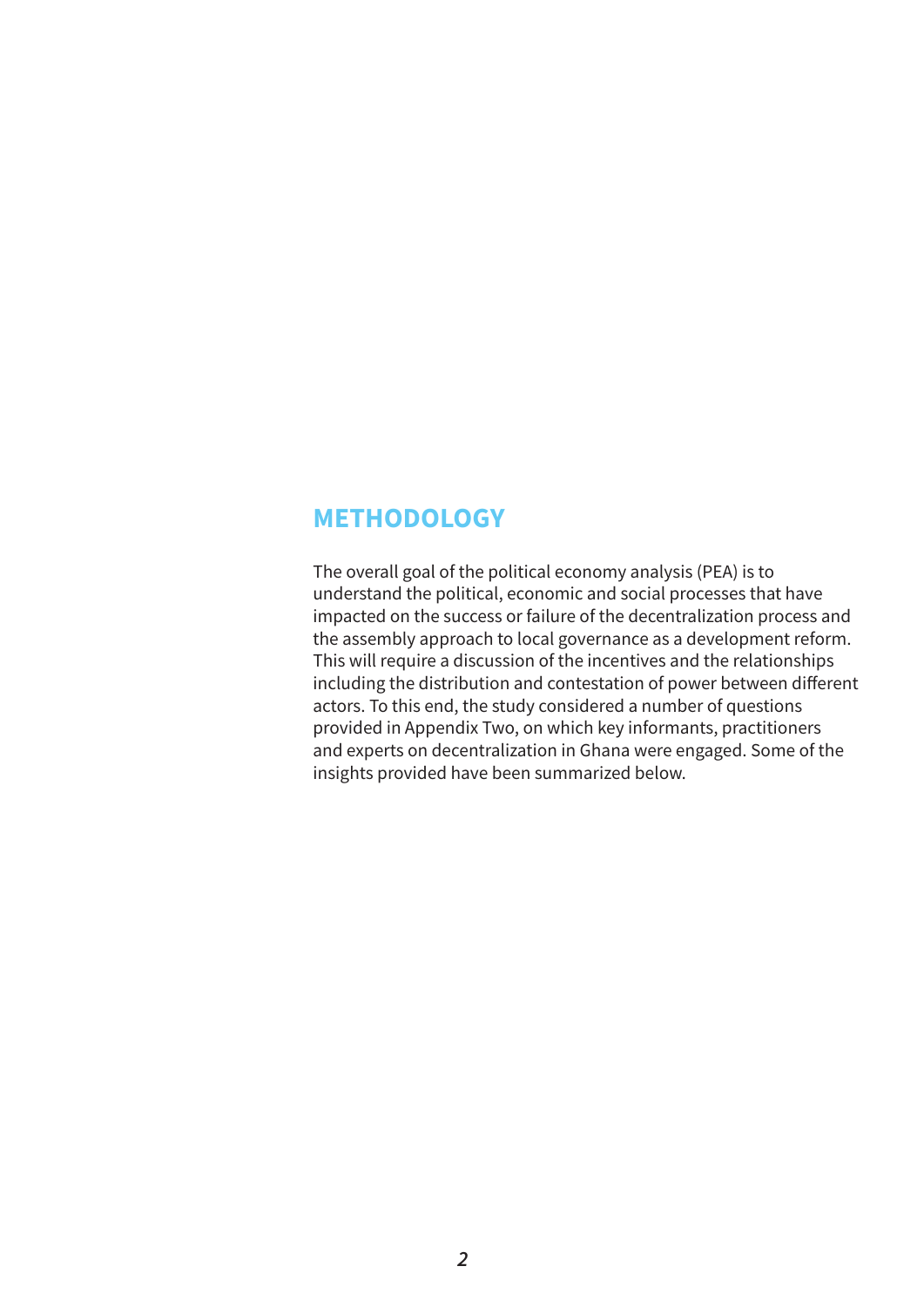## **HISTORICAL ANALYSIS OF DECENTRALISATION AND LOCAL GOVERNANCE**

The PNDC was motivated to give powers, responsibilities and resources to<br>sub-national authorities by the prospect of legitimizing the 'power to the<br>people' philosophy of the revolution it had led the country in from the<br>he sub-national authorities by the prospect of legitimizing the 'power to the people' philosophy of the revolution it had led the country in from the beginning of the decade. Increasing international pressure for democratization also favoured a brand of decentralization that would appear to empower people at the community and grassroot levels. Other players such as traditional authorities and professional bodies did not initially support the move, seeing it as part of the strategy of the PNDC to perpetuate its power (Herbst, 1993; Nugent, 1995).

The first assemblies were formed in the absence of a parliament, and were totally in keeping with the notion of non-partisanship, given the absence of an opposition. The second set, which came into being after the Fourth Republican Constitution, were still endorsed by a parliament that did not have much opposition, given the boycott by the New Patriotic Party (NPP). The interpretation of the Constitutional provisions for decentralization into legislation and regulations was overseen by the key political leadership that oversaw the assembly system in the PNDC era.

Since the start of the Constitutional era, reforms have been attempted in the decentralization experience. However, their implementation performance and results have been mixed, having met with challenges in management, changes, insuficient communication to stakeholders, lack of understanding of the ownership roles by bureaucrats, technocrats and citizens, turf issues translating from national level sectors to district level departments, actors and ofice-holders. Changes in government from one political tradition to the other resulted in the lessening of enthusiasm for some initiatives that had been started, in some cases these were truncated or resulted in legislative review as in the case of LI1931 succeeded by LI 1961.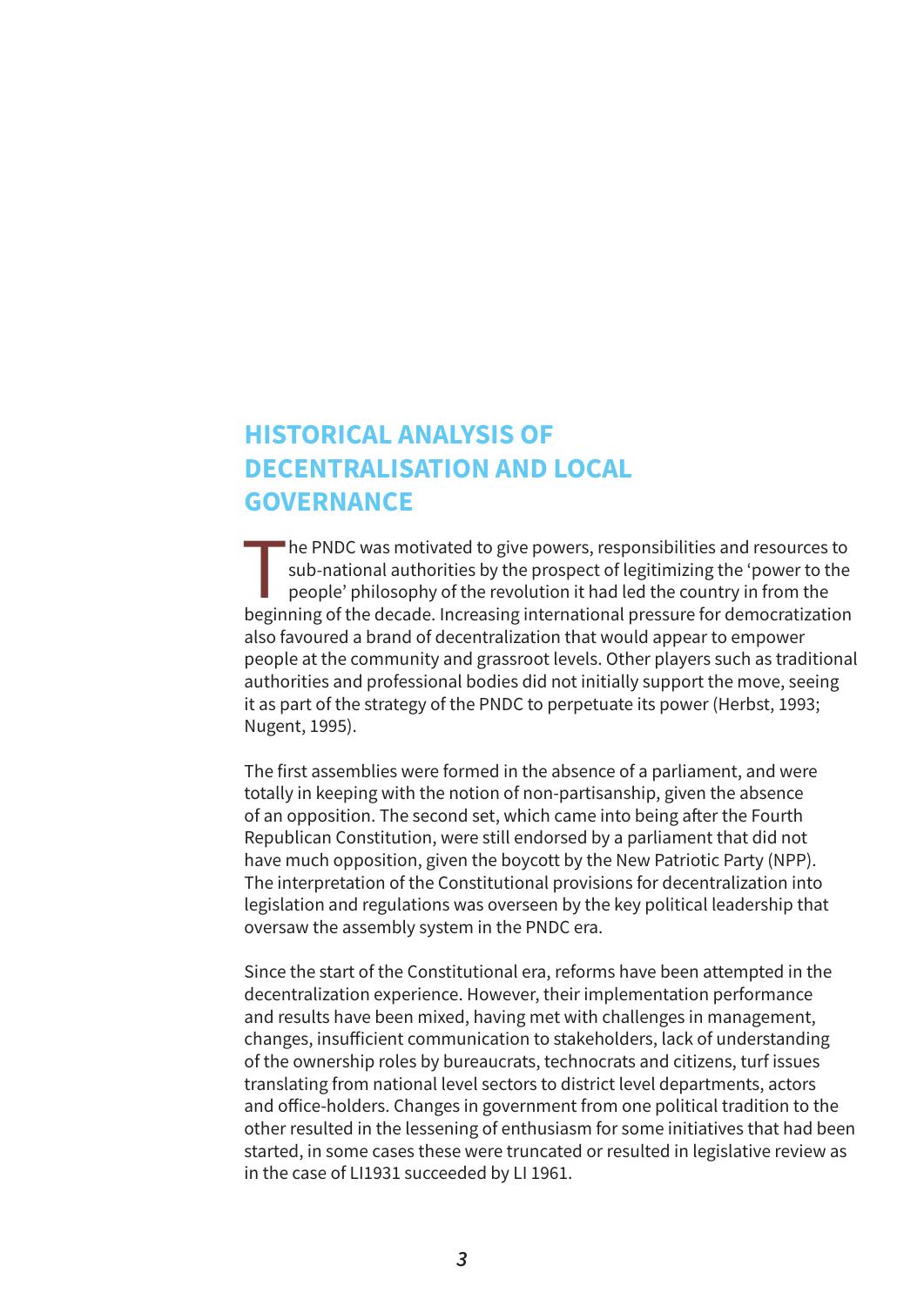Afer the integration of the lessons learned from the post-Constitutional arrangements, guidelines had to be provided for new requirements under the Constitution such as administering the District Assemblies Common Fund (DACF), operationalizing planning arrangements, electing assembly members in a multi-party environment to a non-partisan forum and accommodating Members of Parliament in the assembly system. Over the last decade, efforts at reform have included a review of the number of people to be elected to unit committees; the passage of the Local Government Service (LGS) Act to operationalize the LGS. Other legislation to operationalize integration of the departments into the assembly have been enacted as is the passage of national laws and policies for financial management which have implications for the functioning of assemblies. While these steps have provided some guidance for the conduct of business, these are still incomplete with challenges in implementation, and lessons to be learned and how to better citizens' understanding of these processes.

Eforts have been made to provide guidelines to facilitate local level planning, have consultations with citizens, improve internally generated revenue, boost local economic development and introduce composite budgeting. To get assemblies to comply with their legal obligations and other aspects of performance management have been promoted through the Functional Organizational Assessment Tool (FOAT) and other reporting and accounting mechanisms.

Civil society has tried to promote reform through efforts at enhancing accountability to the citizenry through such mechanisms as the District HIPC Watch Committees and the Governance Issues Fora. The government and its partners have learnt from civil society initiatives by introducing vehicles such as the SPEFA, to promote accountability in public expenditure (which learnt from the ZUTA Forums developed under an initiative

coordinated by SNV with local NGOs the need to monitor School Feeding and the District HIPC Watch Committees). The Sub-Committees on Productive and Gainful Employment engaged by assemblies participating in the Decent Work Pilot Programme, a collaboration between the Government of Ghana and the International Labour Organization (ILO), provided guidance for the Local Economic Development (LED) policy of 2011.

The decentralization policies 1 and 2 of 2010 and 2015 respectively sought to deepen decentralization, with the first emphasizing the Social Agenda for assemblies. However, the 2015 Policy described how this was not understood or achieved by the assemblies. Act 936 sought to provide more guidance to assemblies on how to engage citizens and how to conduct town hall meetings, how consultations and public fora should be conducted, amongst others. The mode of policy reform and lessons learned in the process may also be factors in the performance of subsequent policies. While inclusion of citizens and non-state actors in policy processes have increased over the years, efforts to make these processes even more accessible are required. Who gets invited to consultations, under what circumstances and the opportunities to make inputs and what is done with citizens' contributions and the roles assigned to citizens in policy implementation, monitoring and evaluation, all require further consideration.

The review of the 2010-2014 Decentralization Policy undertaken through a joint donorgovernment led process, reported dismal progress on the social agenda. A number of businesses remained unfinished. Composite budgeting had been initiated but depended on the successful integration of district departments which had not been fully achieved. Change in management at the individual and institutional levels had been required, but some uncertainty and anxiety remained amongst staff members of the departments to be decentralized.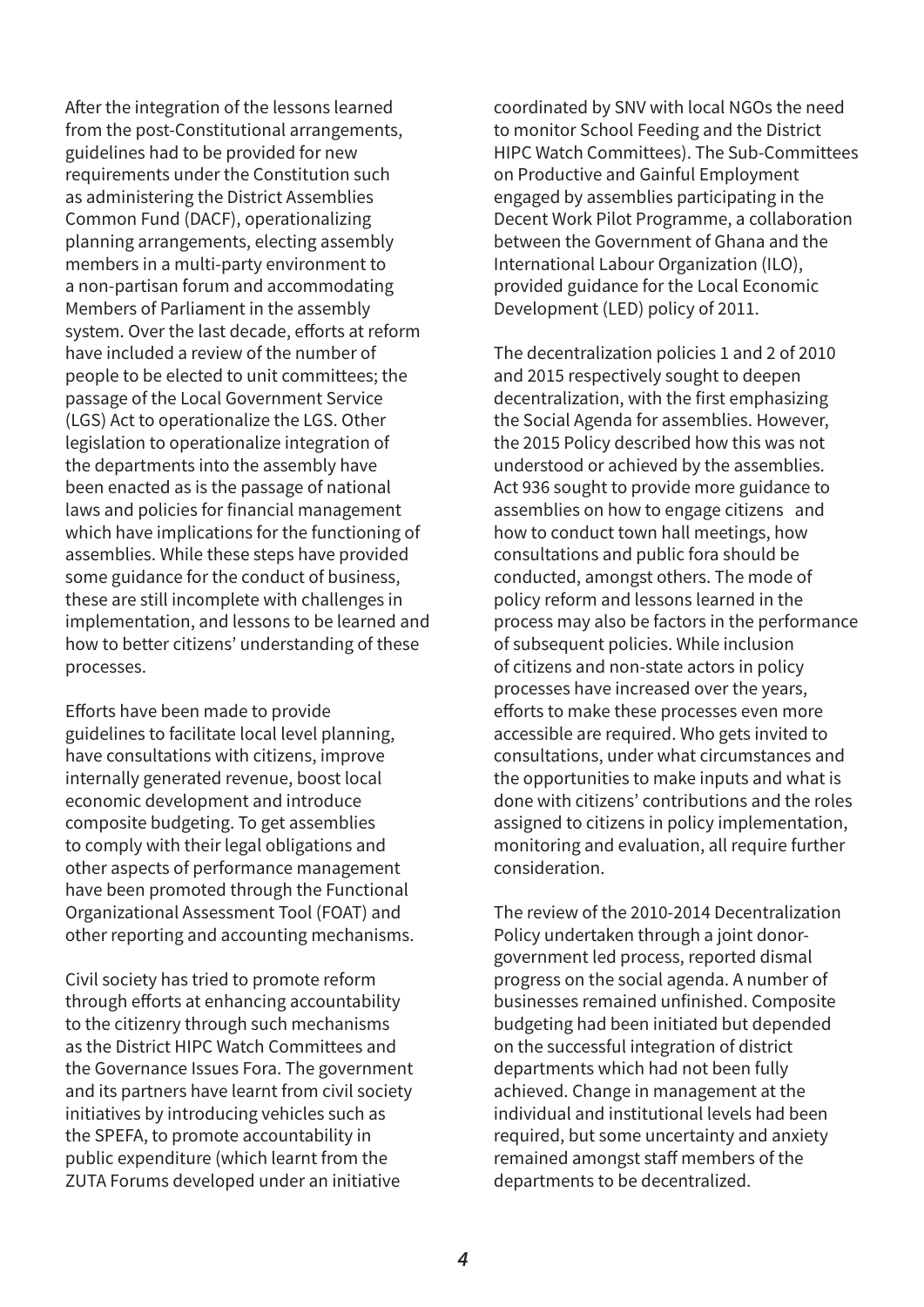To successful lobbying by traditional authorities and political champions in the two main political parties in fulfilment of political promises and rewards for political support. Chiefs have 'thanked' various political heavy weights for 'bringing' or 'giving them' districts. In spite of the fact that some districts have met neither the constitutional nor the legal criteria for the creation of a district: – population size, economic and socio-cultural viability, amongst others, they have been established. Over the years, the criterion for 'municipal assemblies' of a 90,000 population size around an identifiable town and its linked settlements has been compromised, with municipalities created as a form of elevation of some districts given their rapid urbanization.

The constraints to reform:, political, economic and social include the following: politically, changes in governments introduced new initiatives. There appeared to be some ideological disinterest towards interventions started in a previous regime, particularly those that appeared to have given the appointees of a ruling government an advantage in popularity. There has been some ambivalence in following through with such issues as election of DCEs and modes of selection of appointed members. Social constraints include resistance to change by civil servants, arising from their sense of security in their membership of the LGS. On the one hand, there were demands for further clarity on progression and opportunities in the Service. On the other hand, there was more competition for headship of departments and assembly administration, opening these positions up for members of the professional classes beyond the administrative class. The position of coordinating director also demanded higher qualifications.

Given the constitutional provision for freedom of association. there was competition for membership between the former Civil Servants Association which in the 'decoupling' of the Local Government Service from the Civil Service transformed itself into the Civil and

Local Government Servants Association of Ghana – CLOGSAG) and the relatively smaller Local Government Workers Union (LGWU of the Trades Union Congress.

Financial constraints included those arising from the larger macroeconomic environment. One obvious efect was on the limitations on recruitment to provide assemblies with the requisite staff numbers. Other financerelated issues were connected to the slow progress of fiscal decentralization. Central government agencies maintained control over implementation of programmes and projects, indicating lack of capacity at the district levels to manage finances and ensure standards of accountability. For instance, 2003 saw the enactment of financial management legislation which had elements of centralization, including the Internal Audit Agency Act, 2003, Act 658 and the Public Procurement Act, 2003, Act 663, which in efect took some control away from the assemblies. Pressures from development partners and challenges from multi-sectoral coordination also afected assemblies' independent functioning and control over their development choices.

Assemblies' own limitations in mobilizing local revenues were hampered by inadequate databases, perceived corruption of revenue collectors, reluctance of citizens to pay rates from which they saw no clear development benefits and inadequate involvement of ratepayers in fee-fixing processes.

The incentives for the citizenry to support reforms lay mainly in the visible efects of the changes. When assemblies are able to demonstrate responsiveness to their concerns and are adequately informed about the programmes and initiatives and there is clarity on the processes, citizens may respond positively. Local Government servants, chiefs and the leadership of various interest groups, particularly targeted sections of the population need to feel adequately informed and engaged.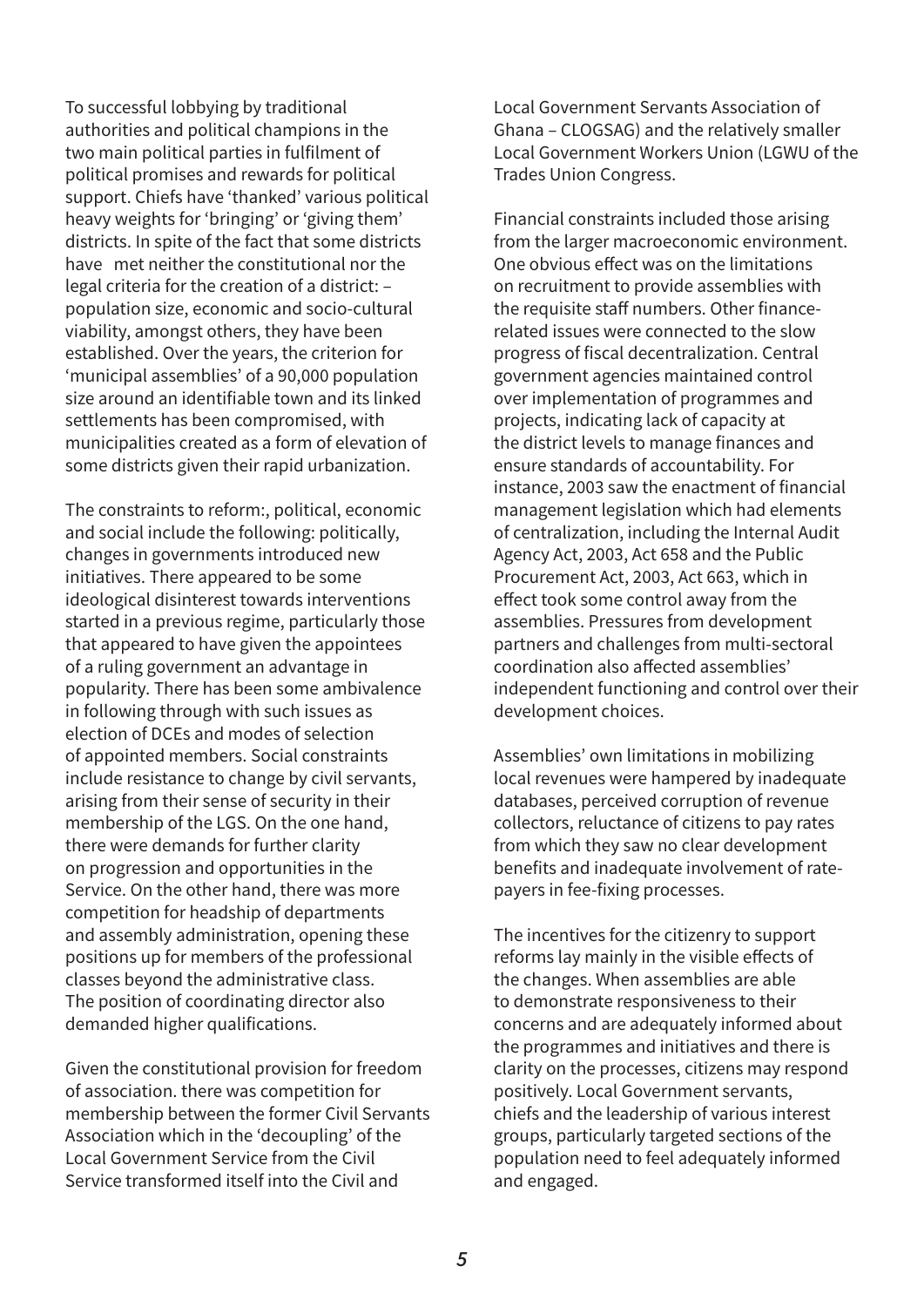Ongoing and prospective reforms with implications for decentralization and local governance are on various levels. There are far-reaching reforms, some of them emanating from the Constitutional review process and the wide public outcry over the years, such as the election of DCEs. This particular reform has been supported by civil society and other entities over the years as a way of facilitating accountability, and the ruling [NPP-led] government included it in its manifesto. Currently, MLGRD is developing a framework – with some level of consultation. Civil society has taken some initiative in this regard, with IDEG stimulating public discussion and providing proposals for operationalization.

Some efforts at reform began in the previous NDC-led regime and must find conclusion in the current NPP- directed one. These include the operationalization of a brace of new legislation passed in the last quarter of 2016 with implications for district level responsibility, the functions of key district level departments and resources available to the district authority. The laws include the Local Governance Act, 936, the Public Financial Management Act, 92,; the amended Public Procurement Act, Act 914, the Land Use and Spatial Planning Act, Act 925, and the Youth Act, Act 939 and the Sports Act, Act 934.

Already, there are efforts to review Act 936, though citizens and civil society may not be thoroughly aware of what the law actually says. Critical policies have to be reviewed in the light of national and international events. For instance, the Urban Policy of 2012 has to be reviewed, after four (4) years of implementation and in the context of the New Urban Agenda emerging from Habitat III and the passage of the Land Use and Spatial Planning Act.

Other efforts began under the previous regime include the Education Decentralization and the Health Decentralization legislation. In relation to the Education Decentralization implementation, previously mandated reforms have stalled. Another reform area has been in devolving education to the local government level. Act 778, the Education Act of 2008 sought to facilitate decentralization of basic education. In spite of the successful passage of this Act, policy initiatives by the Government of Ghana and its Development Partners, the establishment of the Ghana Education Decentralization Project (GEDP) and the Education Decentralization Implementation Secretariat (EDIS), … all these processes have not gained the required traction.

Strenuous efforts were made by various parties, including advocacy by the Ghana National Education Campaign Coalition (GNECC), a legal review of education decentralization and a mapping of international lessons were efforts to assure doubters. However, it would appear that keenest resistance has come from civil and public servants, notably the membership of the Ghana Education Service (GES), towards this change. However, international experience suggests that devolving education management to districts and schools should enhance quality and learning outcomes.

Another important reform has been the creation of new assemblies, extending the number of assemblies from 110 to 216 over the twenty-five year period and with the prospect of more. In spite of the oft cited official reason for their creation: – bringing governance further down to the people and dividing the country further up for more equitable governance – there were various other reasons. The creation of districts has been attributed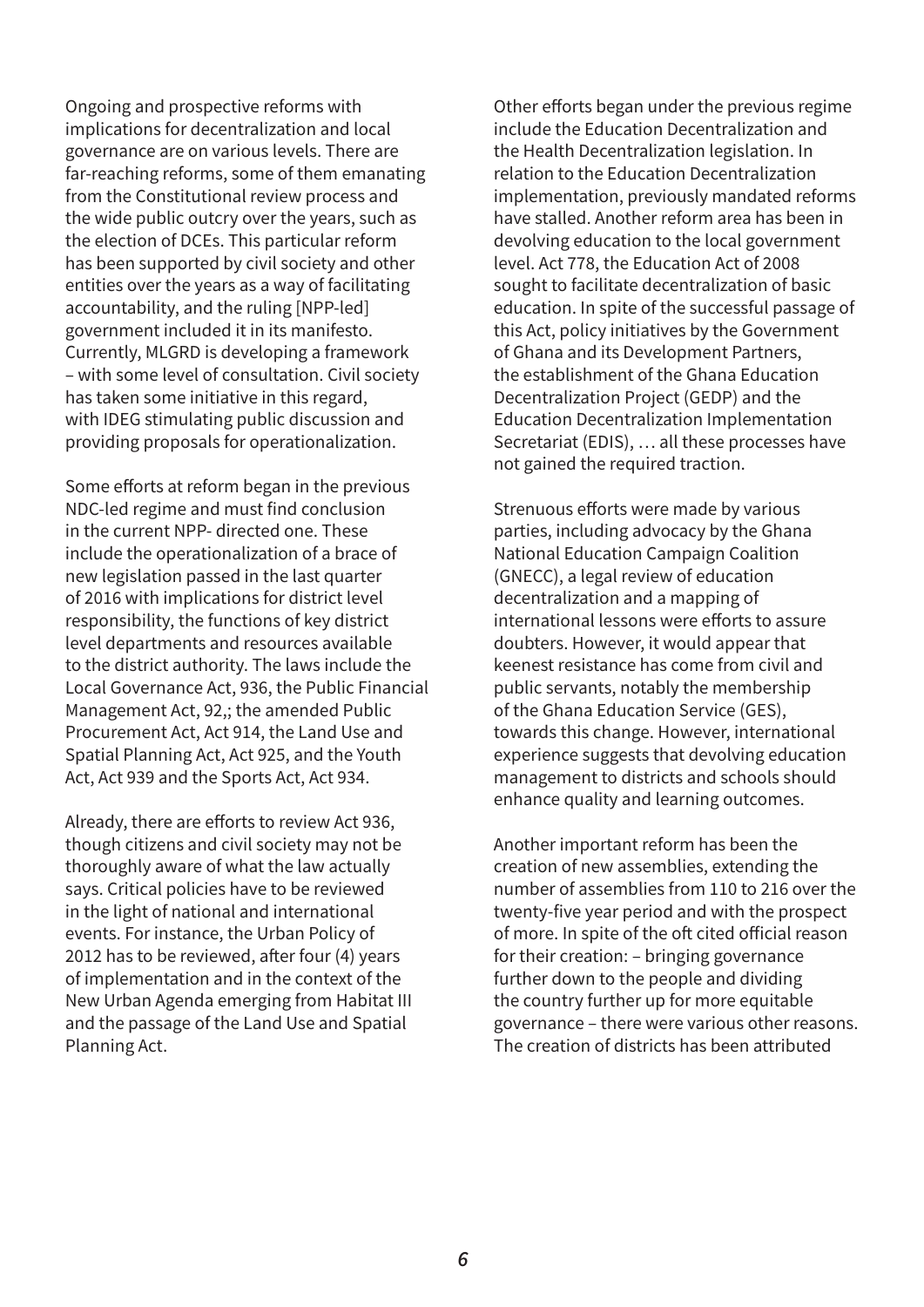#### **REFORMS UNDER THE NPP GOVERNMENT**

**W** ork on legislating devolving health was undertaken for over four<br>years but was still not finished at the change of government in<br>undertaken but had not vet been approved by Cabinet for submission to years but was still not finished at the change of government in January, 2017. Drafing, consultations of key stakeholders had been undertaken, but had not yet been approved by Cabinet for submission to Parliament. The process has been re-visited by the NPP-led government and is under consideration. In this area too, powerful health professionals resisted the prospect of coming under the control of district administrative authorities. This resistance to change may have been anticipated from the experience of the education sector and the challenges in the health sector around implementing the citizens' charters and the operationalization of the Community-Based Health Planning and Services (CHPS) concept.

Other reforms emanating from the NPP agenda that will impact the decentralization process include the efforts at regional reorganization – which could have the efect of improving coordination and technical backstopping of districts, through the creation of the Development Authorities which are multi-regional vehicles for delivering economic, infrastructural and physical development as well as the creation of sector Ministries like the Zongo and Inner Cities Development portfolio. Given the country's history with intersectoral, inter-ministerial coordination, careful attention must be paid to the prospects for turf-battles, duplication of efort and confusion at street-level implementation.

Other proposals for reform that will have implications for decentralization is the creation of thirty-eight (38) new districts to give a total of 254, as well as the elevation of districts into municipalities. These reforms are supported by the political, traditional and other leadership of beneficiary communities. The financial, institutional and social implications are less clear. The experiences of previous creations of districts have brought in their wake numerous issues to be resolved, including siting of district capitals (and the tensions between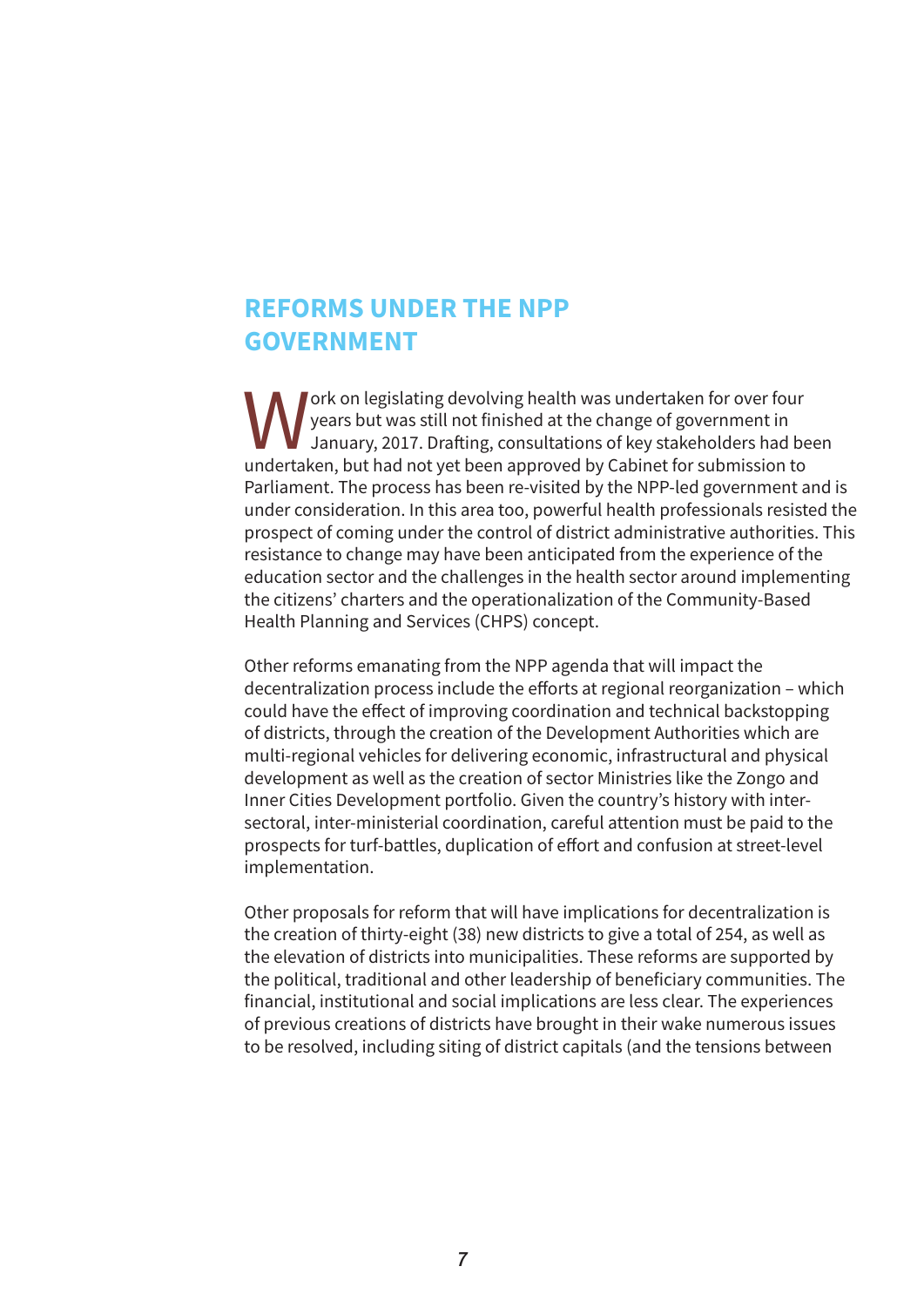communities that have already occurred), the availability of administrative, physical and residential infrastructure, economic and social viability of the new district to sustain itself, sharing of resources with the 'parent' district and clarity of demarcated boundaries.

Further areas of consideration for reform were more incremental and less sensational. These include the effort at improving local resource generation through the ongoing streetnaming and property addressing system. Local economic development endeavours can be linked to this. The implementation of the LED policy has been slow, and it is not clear that efforts in this direction have been assessed. Education on the policy for district level functionaries was ongoing as at 2016. It is also not clear how initiatives coordinated at the national level and through another sector Ministry (the Ministry of Trade and Industry) such as the 'One District, One Factory' is to be harmonized with district level schemes. Expectations of the assemblies by these central-level agencies are conveyed to assemblies, sometimes without their adequate consultation or involvement in planning. Then there is dismay when assemblies fail to own or respond as expected. Some MDAs consider engagement of MLGRD as insuficient to ensure the compliance and participation of assemblies in their programmes.

The Ministry of Local Government and Rural Development (MLGRD) itself has initiated a programme, the District Centres for Agriculture, Commerce and Technology (DACT) which could help assemblies operationalize their local economic development efforts. This will depend on how assemblies are carried

along in this programme – coordination as in inclusion, flexibility and accommodation of assembly diferences and peculiarities rather than coordination as imposition, direction and sanctioning are essential approaches.

In order for the various parties to participate efectively in reform processes, there must be enough information for them. CSOs require information to influence policy at the national level, to monitor, track performance and convene learning events at the regional level and advocate social accountability and demand responsiveness at the local level. There is some information to help CSOs track progress in decentralization and local governance, however, a lot of this information is collected by the CSOs themselves. Government and development partnersponsored information sources include the annual performance reports (APR) collated by the Local Government Service (LGS) and the Functional Organizational Assessment Tool (FOAT) overseen by MLGRD as part of their mandates. These are not widely known or immediately available.

The District League Table (DLT) assembled since 2014 led by the Ghana Centre for Democratic Development with sponsorship from UNICEF and in collaboration with MLGRD, the LGS and the NDPC uses readily available administrative data and is widely accessible for information on social services such as education, rural water, sanitation, security, health and governance. It has the additional advantage of the information being quite current, applicable to the previous year, unlike the FOAT.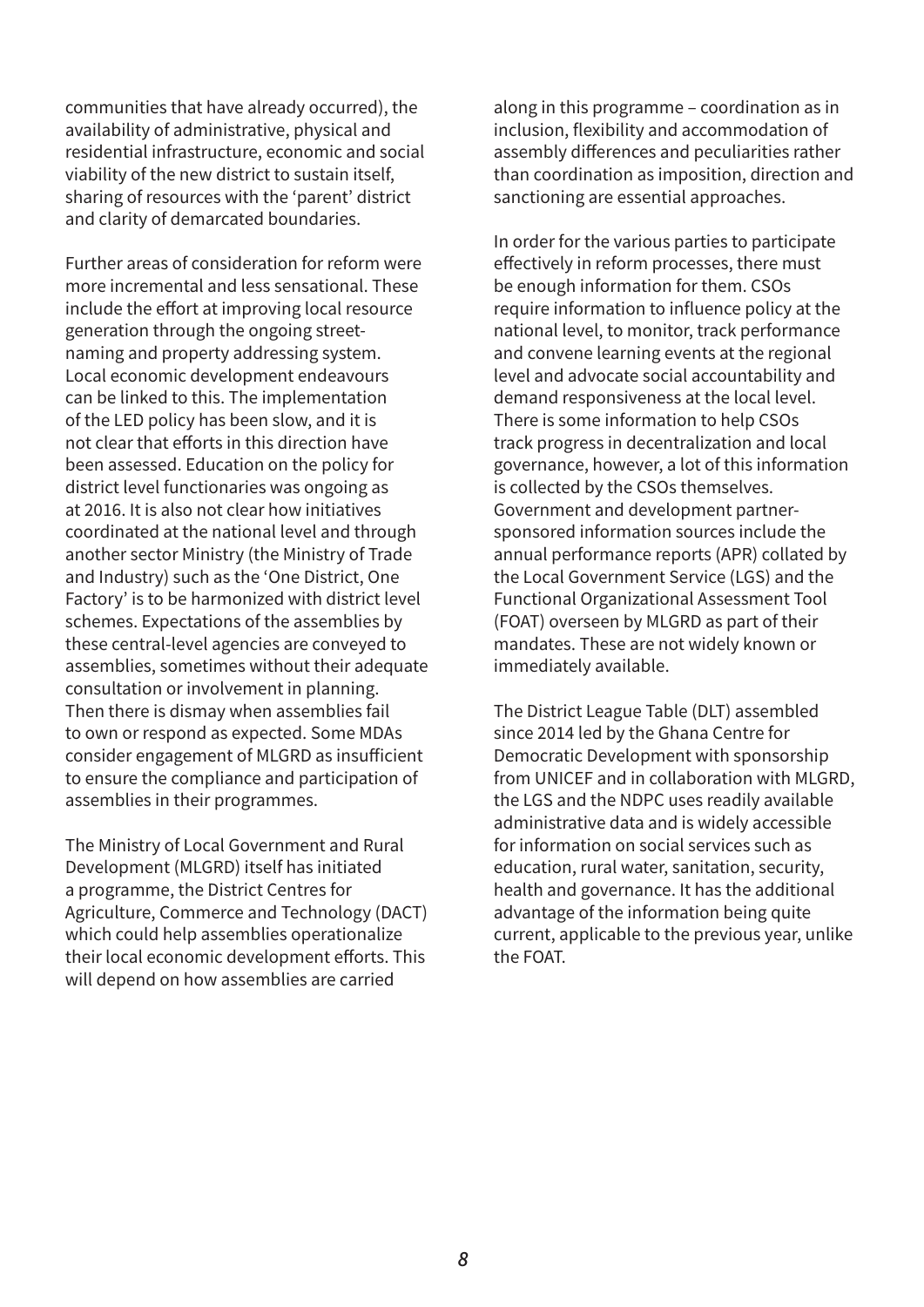# **PROSPECTS FOR CITIZENS AND CSOS PARTICIAPTION**

There are prospects for improving the involvement of local actors. Eforts to equip community level CSOs with requisite information are varied. Some successful efforts have been made through their larger, national level NGO partners. Local leaders such as traditional authorities, faith leaders, executives of economic and social associations and members of parliament could have provided viable channels for local participation, since . traditional authorities, faith and opinion leaders have been represented on assemblies as appointed members. Act 462 required their consultation in selecting appointees and in some years (such as 1998 and 2002) quotas were allocated for traditional authorities. Traditional authorities were also provided for as representatives on Regional Coordinating Councils (RCCs) through the Regional Houses of Chiefs. There have therefore been opportunities for them to interact with assembly leaderships – including being invited to grace assembly events and consultations on programmes and projects. However, there is little evidence of any consistent, routinely and reliable engagement between traditional councils and market associations, local councils of churches, district councils of labour and other such forums.

Traditional authorities appear to have been more re-active than pro-active in accessing information from local authorities, expecting assembly oficials to come to them. The tensions between some Members of Parliament (MPs) and assembly oficials have been observed (Ayee, 1999), thereby limiting access of MPs to assembly-related information. The demand side of accountability has to be strengthened and the requisite platforms systematically created.

Eforts at reaching out to citizens and identifiable sections of the whole population (such as women, persons with disabilities and young people) are varied, and the effects cannot be easily assessed. There have been some initiatives from assemblies through provision of information on their noticeboards, public announcements, features and interviews on local FM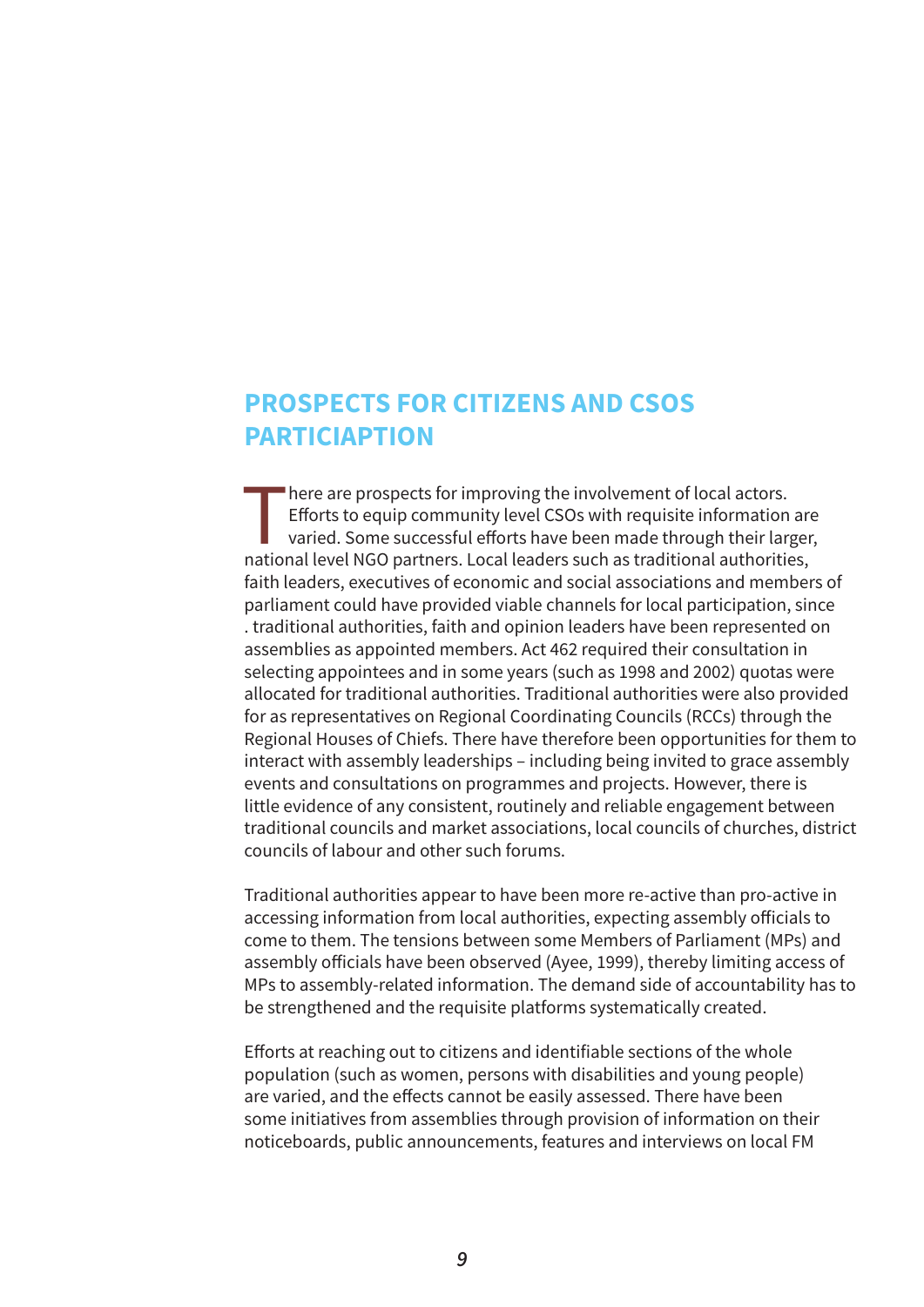radios and communication through assembly functionaries and members. Accessibility of assembly members as a channel of communication has not been as efective for the citizenry as was envisaged by the vision of decentralization.

A related concern has been the nonfunctionality of the sub-structures (unit committees, particularly). While the law LI 1967 reduced the number of persons to be elected to unit committees, an assessment of whether this has improved their functioning is not yet available. Investment in their functionality has not matched the rhetoric about their expected functions, perhaps because it is feared these may take control away from assemblies. This is further supported by the inability or unwillingness of assemblies to share locally generated revenues with the sub-structures.

The push to improve assembly support of gender initiatives, disability concerns and targeted assistance to underserved groups has largely been from civil society rather than from MMDAs. In spite of previous eforts to target the vulnerable through the DACF, such as the 1997 Poverty Reduction Fund deductions prioritizing disadvantaged groups, as for example through the District Response Initiatives for disability allocations assignments for HIV & AIDS and the more controversial Constituency Development allocations, also known as 'MPs' share',, there does not appear to be an authoritative assessment of their impacts.

Eforts at social protection such as the School Feeding Programme and the Livelihoods Empowerment Against Poverty (LEAP) have been centrally controlled, driven and administered, though implemented at the district level, with some provision for some district and regional oversight. The reliance on Chief Executives and party activists to operationalize district level activities and directives from the centre contributes to perceptions that they are politically compromised. Not surprisingly, 'elite capture' is cited. Other social protection initiatives such as the National Health Insurance (NHI) and disability support are also centrally driven. For instance, key efforts to achieve change for persons with disability are emanating from the National Disability Council – such as a manual providing a framework of support.

The scope for accommodation and incorporation of local knowledge, demands and needs can be deduced from the legislation that mandates assemblies to be responsible for overall development in their jurisdictions. The design of assemblies, such as having elected members to be the channel of communication with localities, appointed memberships that would enhance assemblies' access to extra technical, socio-cultural and sectional insights, the use of local languages in assembly business, the functioning of sub-committees of the assemblies, consultation and collaboration with local social and economic groupings were all intended for these purposes. But each of these mechanisms had their weaknesses that constrained their ability to generate and incorporate local knowledge, demands and needs (Ofei-Aboagye, 2008).

There was no guarantee that the best candidates stood for assembly level elections, given the excitement that accompanied national level parliamentary contests. In spite of the prohibition of partisan sponsorship of assembly candidates, anecdotal evidence suggested this was not in place. The illiteracy of some elected members and the inability of some educated ones to understand the documentation and the more technical aspects limited their capacity to convey critical information to their electorate and stakeholders. The appointed membership mechanism was often appropriated for political reward systems. The use of local languages did not extend to translating key documents, and sub-committees did not meet often enough due to financial and other resource constraints. The prescribed consultations did not take place regularly enough and were not structured to provide efective exchange. Economic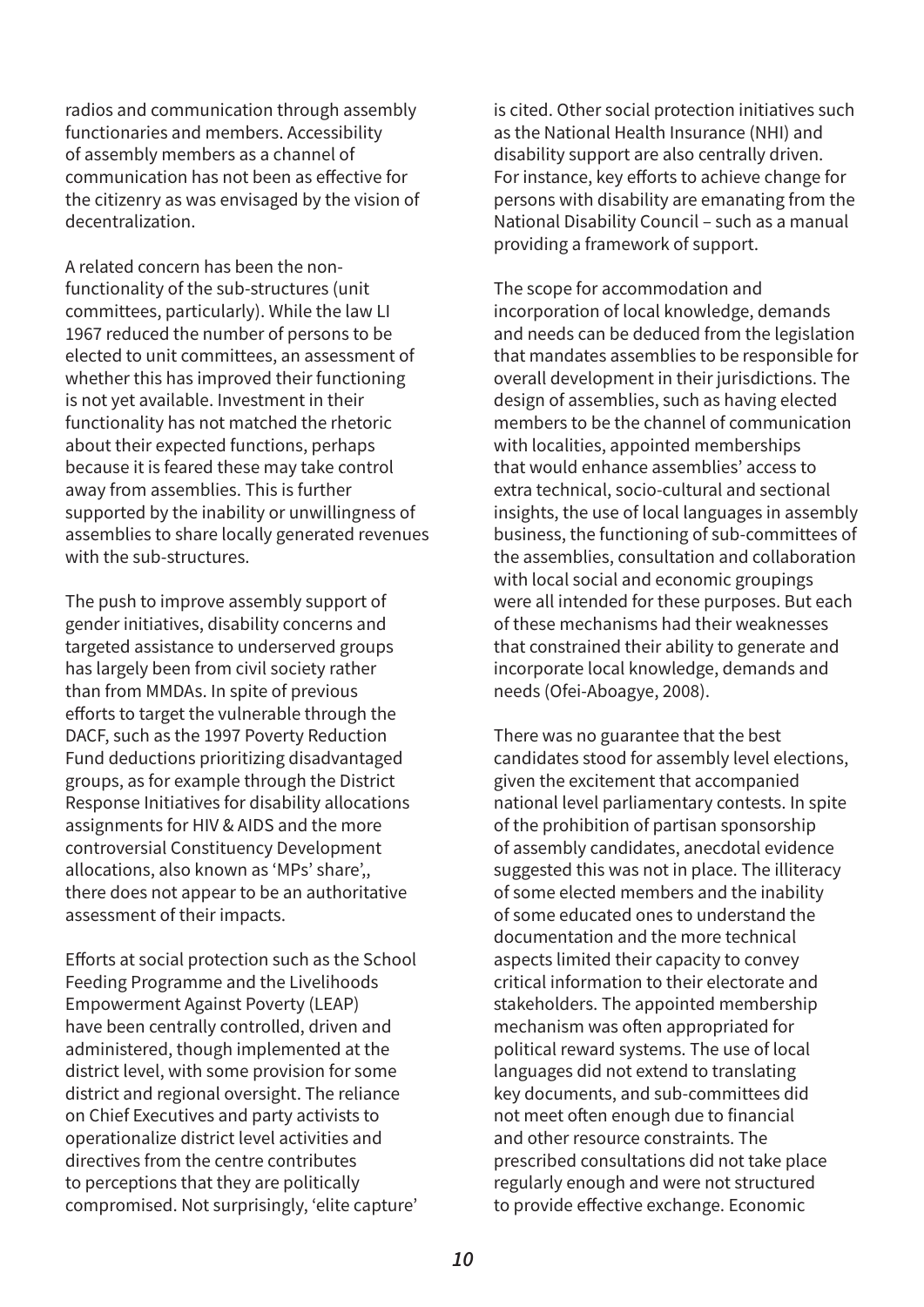and occupational associations and product groupings were not necessarily capacitated to engage assemblies, while some efforts have been made under various development programmes/civil society/NGO initiatives to equip local CSOs to undertake advocacy, such as under the GAIT programme's Civic Unions.1

The early decentralization-related laws of the Fourth Republic, such as the Local Government Act, 462, instructed assemblies to 'consult' and 'collaborate'; and the National Development Planning Systems Act, 480, required the conduct of public hearings as part of the processes of bottom-up planning. Over the years, it could not be assumed that assemblies knew how conduct such hearings nor that they had the methodology (Ahwoi, 2017) in spite of instructions ofered by the NDPC as part of the 2004 Medium Term District Planning Guidelines.

One practical area for incorporation of local insights and demands was in internal revenue generation (IGR). Local resource mobilization had to be accompanied by efective consultation on fee-fixing accompanied by fairness and transparency in the allocation of local resources as well as in a widespread and equitable accountability to all sections of the citizenry. Though there were efforts in some districts (such as in Northern Ghana in collaboration with IBIS Ghana) to provide information on amounts of revenue collected), lessons on how effective these efforts were need to be analysed and disseminated.

However, as social accountability became more appreciated internationally and nationally2, mechanisms to ensure culpability were built in along with grievance-handling and complaints mechanisms in social protection programmes such as the LEAP and were provided for in the Social Protection, School Feeding and Labour Intensive Public Works Policies.

In the new Local Governance Act, a number of mechanisms for pro-active informationsharing are outlined for assemblies. However, under the NPP-government since 2017, district level town hall meetings are being conducted and coordinated by the Information Services Department (ISD) in collaboration with Regional Coordinating Councils (RCCs). Locally-driven initiatives, controlled and directed as local-authority/local stakeholder events need to be identified and learnt from; and more intensive, proactive engagements between local level stakeholders are required.

Whether the public engagement and participation mechanisms proposed in Act 936 will work, can only be assessed over time. Therefore, civil society must invest some effort in encouraging assemblies to employ these strategies and track their efectiveness.

Development Partners' incentive to get involved in Ghana's decentralization process must have been enhanced by the promise of democratization indicated by the assembly system. Internationally, decentralization was

1 *Government Accountability Improves Trust Programme implemented by the Cooperatives League of the USA in twenty districts from 2003 to 2009 and supported by United States Agency for International Development (USAID).*

2 *United Nations Economic Commission on Africa (UNECA), Governance and Public Administration/Governance Section, July, 2010 quoted the Arusha Declaration's definition of social accountability as the "full and effective participation of the people in chartering their development policies, programmes, and processes and contributing to their realization". UNECA's survey identified social accountability mechanisms as "the practical form of such participatory arrangements whereby citizens hold both elected officials and civil servants (bureaucrats) accountable include (but are not limited to) public meetings, citizen juries, citizen produced and published "report cards", parent-teacher-education administrator meetings, open forums for various social groups such as the elderly, young, women and minorities, neighborhood assemblies, referenda accompanied by active public debate and discussion, and citizen action to ensure an open society".*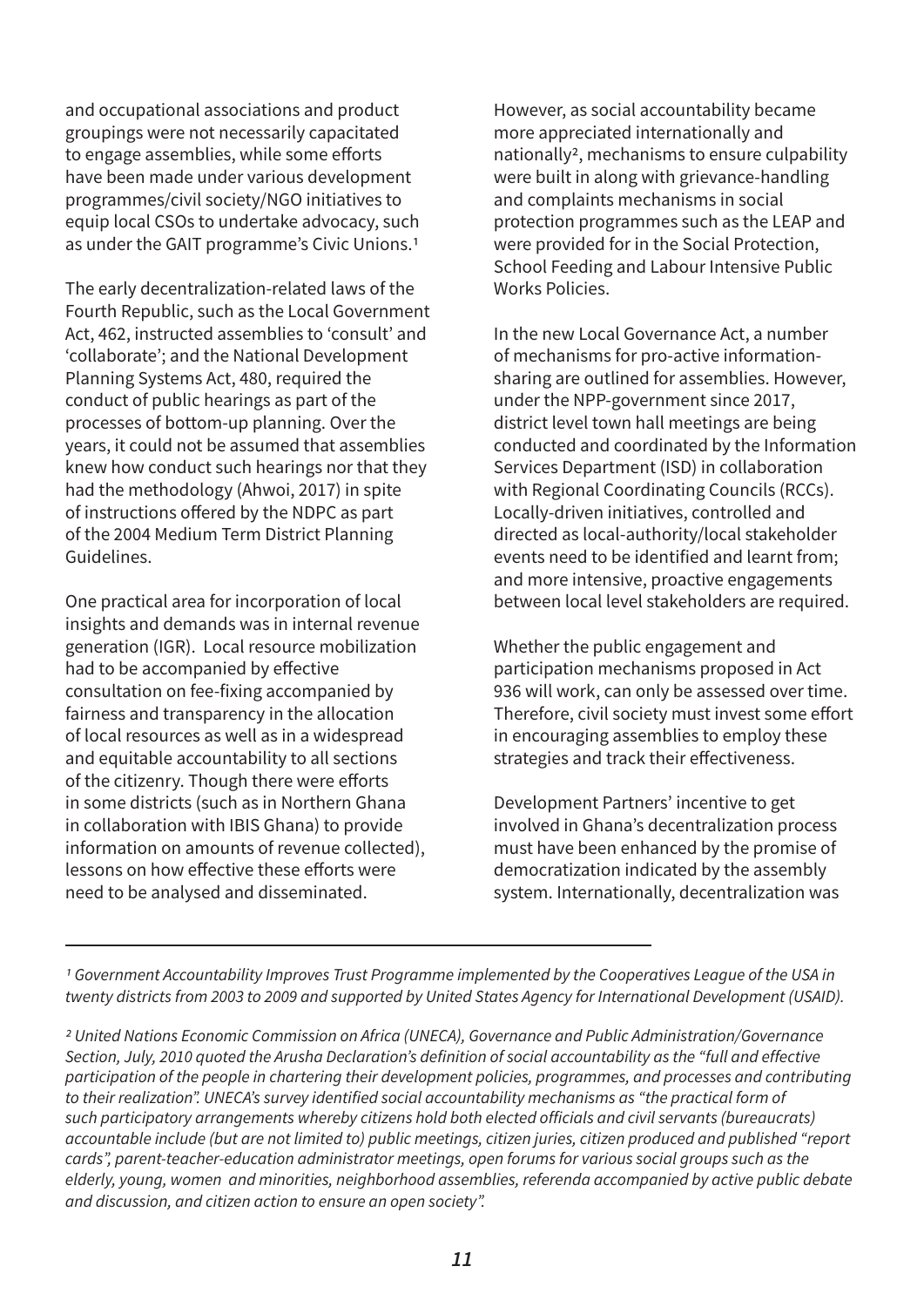considered to have prospects for poverty reduction and enhancing accountability to the citizenry, as indicated by the World Development Report (WDR) of 2000. Other influencing factors including the international development directions arising from the declarations and platforms related to sustainable development, social development, gender and the environment, culminating in the priorities of the Millennium Development Goals (MDGs). Their own country's foreign assistance priorities, frameworks and strategies based on their tax-payers' preferences also shaped the issues they chose to support by sharing of the lessons from their own country's development experiences, including planning approaches, organization of local government and project management.

Other influences were the requirements of the Paris Declaration and successor agreements on aid and foreign assistance, including the 2011 Busan Shared Principles (ownership, focus on results, inclusive development partnerships, transparency and accountability). Development Partners also demonstrated the need to build on their earlier support initiatives to take on board lessons, gain optimal traction as well as to demonstrate value for money. Given the international economic downturn at the end of the decade (late 2000's) and therefore dwindling resources of donor countries, development assistance reduced and had to be prioritized. Along with trends in development thinking to prioritize advocacy, reduce corruption and optimize local resources and make duty-bearers more accountable, DPs re-designed their approaches. Some ways in which Development Partner (DP) support progressed along with decentralization in Ghana was as follows:

Prior to 1992, there was not much DP interest in the decentralization process. Some assistance had, however, come to municipalities from the World Bank Urban Projects. Between 1993 and 2000, support came through the Danish International Development Agency (DANIDA), the European Union, the German Development Bank

(KfW) amongst others, for infrastructural development, markets, water and sanitation and capacity development. Major interventions to support human resource development over the next decade came from the Dutch Government through the Capacity Building for Decentralization in Ghana (CBDG) Programme and the European Union Human Resources Development (EU-HRD) Programme to accompany their Micro-Projects initiative. The Districts Capacity Assistance Project (DISCAP) supported by the Canadian International Development Agency (CIDA) in Northern Ghana was critical for giving targeted capacity support in particular geographical areas.

Between 1999 and 2011, the German Development Programme (GIZ)'s support for decentralization and local governance evolved from the Participatory Rural Action (PRA) Programme implemented in the Upper West, the Volta and later the Ashanti and Brong-Ahafo Regions, followed by the Local Government Poverty Reduction Support Programme (LG-PRSP) and finally by the Support for Decentralization Reform (SfDR). The LG-PRSP sought to build capacities of partner communities with populations 5,000 and over to operate and maintain infrastructural investments through partnerships between local government structures and the market and lorry park stakeholders. The SfDR which built on its predecessors sought to provide advisory services to MDAs for further improvement and by deepening of decentralization reforms. These all comprised political, administrative and fiscal aspects as well as stronger selfgovernance.

Under the SfDR, GTZ (which was transformed into GIZ), and through the SFDR, Ghana conducted a comprehensive decentralization review in 2009 which involved ten (10) regional consultations, twenty (20) interestgroup/stakeholder engagements to review the experience. The process generated considerable qualitative information that enhanced the data on decentralization over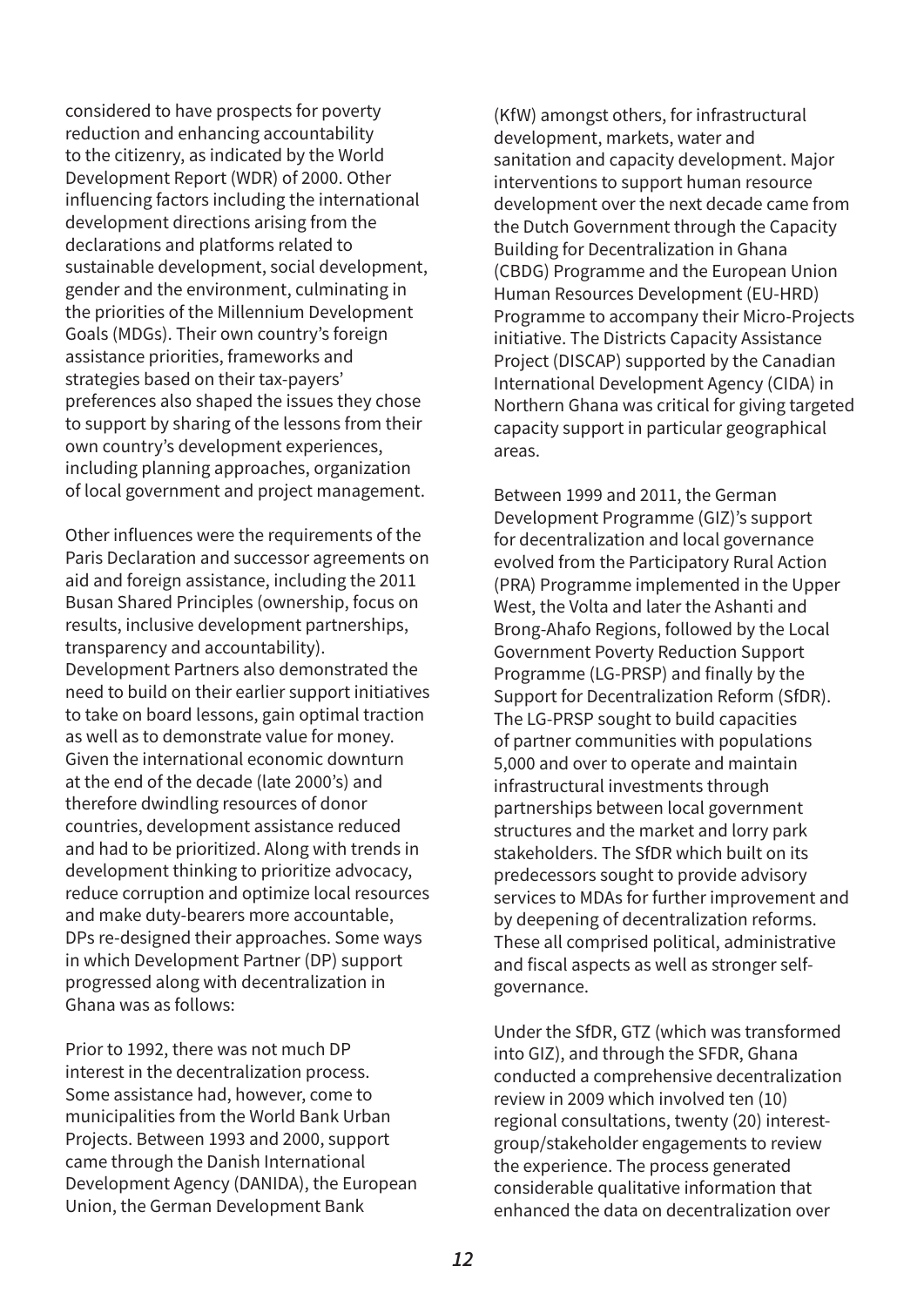twenty years. Audio-visual resources were also developed, and the final product was the Decentralization Policy Framework and the accompanying second National Decentralization Action Plan. There were qualitative gains, including the raising of the profile of the decentralization agenda, the stimulation of discussion and media coverage. The process also stimulated collaboration between public and civil society entities and brought on a number of DPs and international development organizations to support aspects of the review process.

There are other areas for PEA consideration that require further reflection. This section is limited to raising a few issues:

Knowledge/Information on how the contextual, political, economic and social background impacted on the decentralization process would provide useful insights for assessing decentralization implementation. How did the areas of strength, fragility, historical, social and cultural legacies and cleavages afect the successful performance of assemblies? Some of the strengths to be considered would have come from the historical legacies, such as choosing an important market site as a basis for development, finding long-established stopping places along traditional routes or single out meeting places for several routes with implications for backward and forward linkages, identifying historical sites and capitals of great kingdoms. These histories can influence the sources of local income for the host assemblies. The prospects of tourism for the assemblies on the historical slave routes; the great markets accommodated by Techiman, Mankessim, Swedru, Nkawkaw and Salaga, amongst others, and the location of Nsawam, Assin Manso and others as stopping places are invaluable. Towns like Kibi and Yendi are of broad historical interest, and even the prospects for decline of these towns when the main travel routes are diverted such as the efects on towns like Suhum, Kibi, Nkawkaw, Nsawam and Damongo need to be assessed and evaluated.

The effect of culture on the creation of assemblies was also manifested in the amalgamation of more than one traditional area into a district as might be reflected in their names. Originally, a number of assemblies, particularly in the Central, Northern and some in the Western and Eastern Regions reflected this cultural legacy . Naturally, district capitals will go to the most endowed towns in terms of infrastructure and in their ability to deliver a certain level of services. However, there have been occasions where there have been conflicts and tensions about the siting of the capital and where towns have comparable facilities, there have been historical rivalries, or an older town was passed over in favour of a 'younger' one on the basis of perceived political expediency. While these issues often are negotiated, or claims are given up, in some cases, the tensions have never been too far below the surface and thus an unfulfilled dream can manifest itself in demands of the indigenes for a separate district.

In spite of the best efforts to ensure that assemblies were established based on economic viability, the fragility of some localities impacted on the potential internal resources that local authorities could expect to collect. This in turn afected their ability to control and drive the pace and direction of local development. The competition for land, the absence of reliable, national land management policies and low enforceability of regulations and protocols translated to inefectiveness and fragility in spatial planning and physical development at the local level. Increasingly the competition over land and unresolved historical conflicts over traditional boundaries have caused security concerns for assemblies.

Another area for PEA relates to the implications of having a partisan national system on a non-partisan local government system. Ahwoi (2010) indicates that this issue is of major consideration/concern. There are manifestations of partisan influences on the assembly system – where through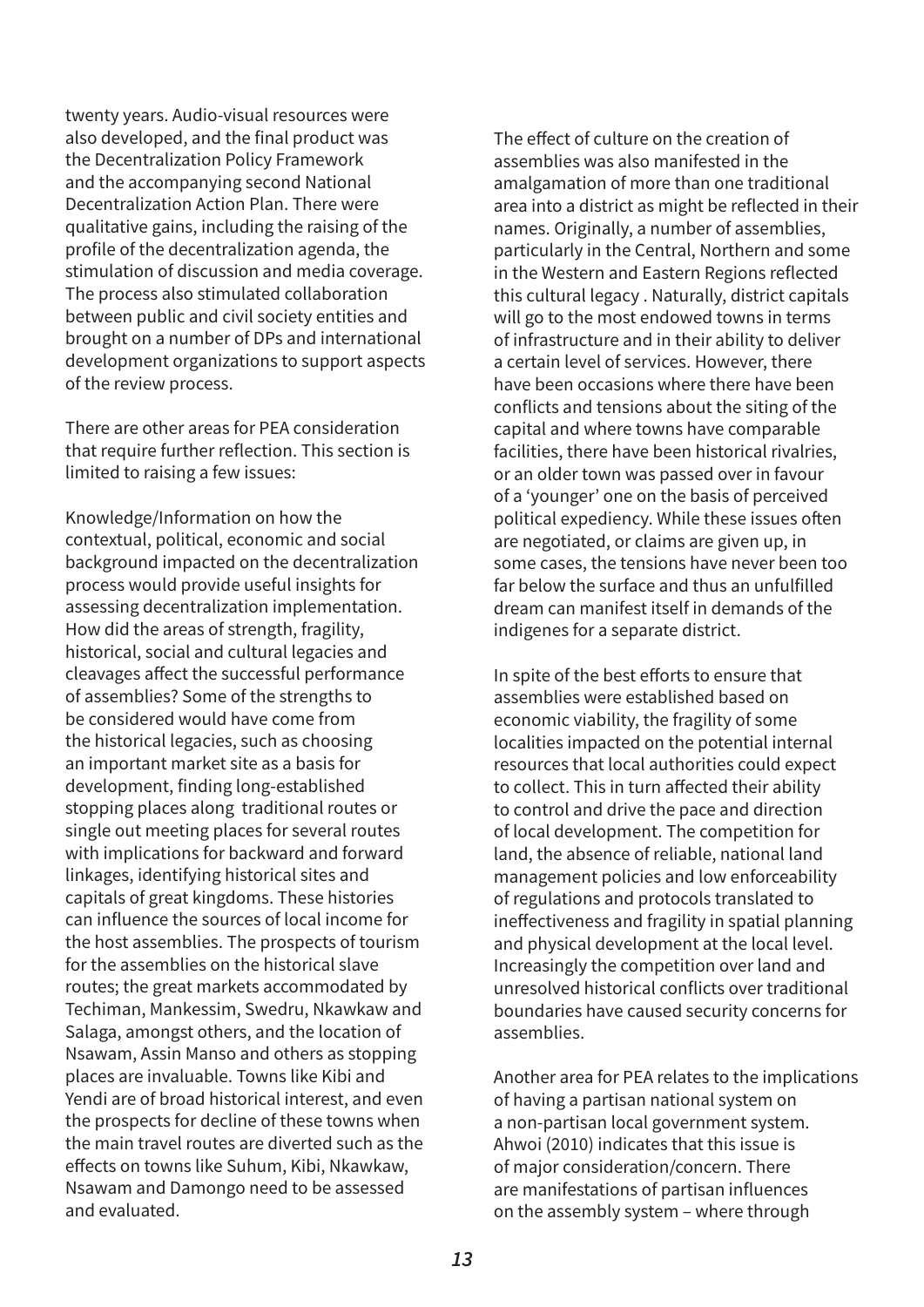presidentially-nominated CEs and appointed members, a ruling party can exert its interests on district governance. The only other members of assemblies who are oficially politically aligned are the MPs.

MPs may not have been efective as local government functionaries. As the link between the national and local legislatures, MPs have had a checkered relationship with assemblies generally and with their leaderships in particular. It has been suggested that in spite of political afiliation, MPs may see CEs as working to unseat and replace them in the more secure ofice of Parliament. On the other hand, CEs may consider MPs as having an undue facility through the Constituency Share of the Common Fund. This facility, also described widely as the 'MPs' Common Fund' is seen by many as contravening the spirit of the Constitutional provisions for the Fund. Through this mechanism, MPs have exerted some local influence, but anecdotal information suggests that MPs feel that CEs have unduly delayed or undermined their projects.

The true incentive for politicians to act in the public interest could determine the direction and progress of local governance. Being voted for, may be an incentive for politicians' activism, though more so for parliament than local assemblies, as the levels of turn-out and numbers of candidates for each seat would suggest. However, appointed members and CEs may not have the same incentive for action and accountability. Therefore, the incentive for politicians to act in ways that serve the public interest may purely be to bring about change that they believe in or are committed to. It is in area that reason coincides with their self-interest, or where it coincides with the priorities of their sponsoring political party, and that pressure is exerted by constituencylevel functionaries or the politically-appointed regional minister .

The dynamics may difer for the circumstances of CEs and local politicians based on the circumstances or situation of the district

capital with multiple functions (as both regional and metropolitan/municipal capitals as in the cases of Sekondi-Takoradi, Tamale, Cape Coast, Ho, Koforidua, Sunyani, Bolgatanga and Wa). In the case of Accra, which serves as a national, regional and metropolitan capital, there are jurisdictional and governance issues, and players at diferent levels all competing or collaborating to achieve their agendas. In some cases, they have found areas of convergence; in other cases, strong mayors may have had to battle with strong regional ministers; or regional ministers may have had to recede to accommodate the visibility of strong mayors and even the president.

Incentives may also arise from pressures from elites, including traditional authorities, who, arising from the capacities for social mobilization and control of natural resources, can create some security or alternatively: tension. Closely aligned to traditional authorities are key actors that communities have organized themselves around socially – traditional religion leaders, founding families, land owners and other local elite. In a country where familial and ethnic allegiances are still strong, family, mentoring pressures can be brought to bear on a CE of a district. Anecdotally, it is suggested that a CE or a politician who can draw on these alternative influences may be able to counter partisan pressures.

'Elite capture' has often been identified as one of the 'dangers' of decentralization. Elite capture occurs where by virtue of their positions, access to information and other resources, key sections of the population can benefit unduly or inequitably from the benefits of local level development. On the other hand, the position is emerging in development thinking where a role is envisaged for the elite where they can bring these attributes to facilitate development for their localities and nations (Wong, 2010; Amsden, 2012).

Traditionally, the basis of influence of the elite at the local level could be historical, political,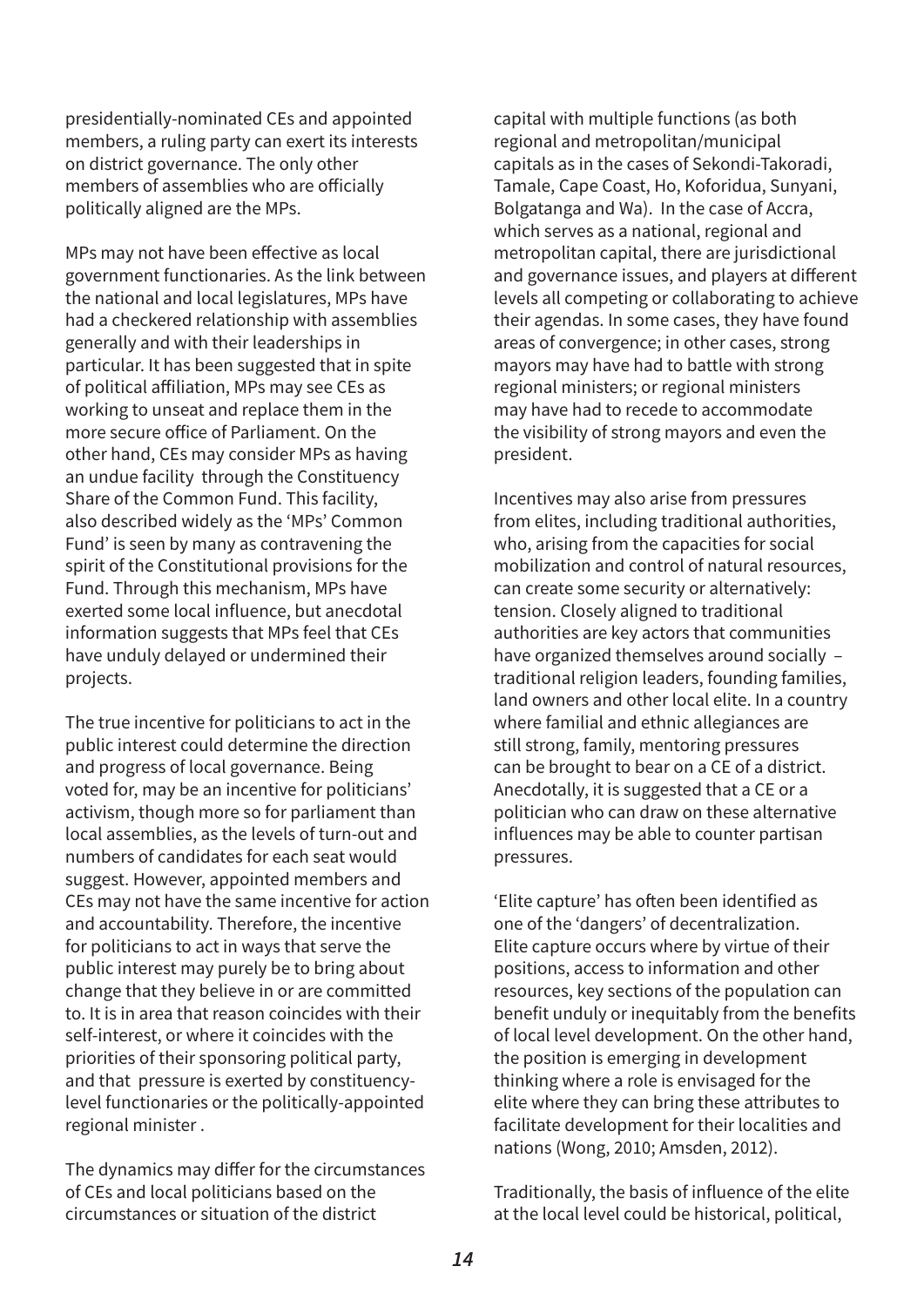socio-cultural and economic. Historical influence could be tied to traditional authority, the patterns of chieftaincy and authority are often traced to the original inhabitants and owners of the land, who have the control and the power to assign that resource. Sociocultural sources such as ethnicity, family links and religion could also be important channels of influence and control, especially where particular groups predominate and control resources, including human loyalty. With the advent of partisan politics, the formal and informal leaders of the key political parties can influence issues – where their party is in power or commands a following in the locality. Other sections of the population become influential when they can control economic resources and activities, security and information. Increasingly, control of these channels is providing alternative processes for social mobility for younger people.

These sources of influence become important for local governance to the extent that they enable individuals or sections of the population to shape, access, control or participate in development programmes in various capacities, as investors, as collaborators or as the beneficiaries. The relationship between diferent categories of elite has implications for local governance. Political, social and economic elites may overlap, cooperate or collide and the nature of their connections afects the operation of checks, balances and accountability. It would appear that in Ghana, political, social and economic elites cooperate to a large extent and have considerable overlap.

Apart from the chiefs who cannot openly and formally be involved in politics, people who successfully put themselves up for public ofice would have some level of economic and social visibility; or have access to familial or social support. Chiefs can for the most part influence local government actions, indirectly by endorsing or undermining these. Through their control of natural resources, the links between traditional authority and economic activity could be strong – causing overlaps.

Traditional authorities have at times exercised some power through demands for the removal of ofending DCEs or by publicly reprimanding assemblies for failing to make a passing grade on the Functional Organizational Assessments (FOAT) resulting in the district's forfeiture of a District Development Facility (DDF).

Where there is competition between elites, such as between MPs and DCEs or between political partisan factions in the assembly, equitable development does not occur. Tensions between traditional authorities and assembly leadership also limit sustainable and consistent action. While the traditional authorities have considerable social control over their people and over natural resources (and can influence the security of an area), their authority is not unlimited. Traditional checks and balances such as councils of elders and king makers, groups of young people with alternative sources of revenue and rights, as well as internal conflicts between chiefs themselves can constrain otherwise powerful rulers.

The administrative and technocratic personnel and public service providers, including the security, utility, financial and other services in a district may also be considered an elite group. This group, while having considerable control over allocation of resources, knowledge and influence, may also be limited in their performance by local political, social and economic elites.

However, the slow progress of the decentralization agenda and the perceived non-performance of assemblies suggest that the elite have not used their power positively to drive local level development. There are perceptions that some social programmes and infrastructure have been co-opted by those with political connections, such as the School Feeding Programme. On assumption of ofice, there have been instances of functionaries of ruling parties seizing control of local public toilets, ofices and market revenue sources. There have been suggestions that resources intended to benefit producers such as farmers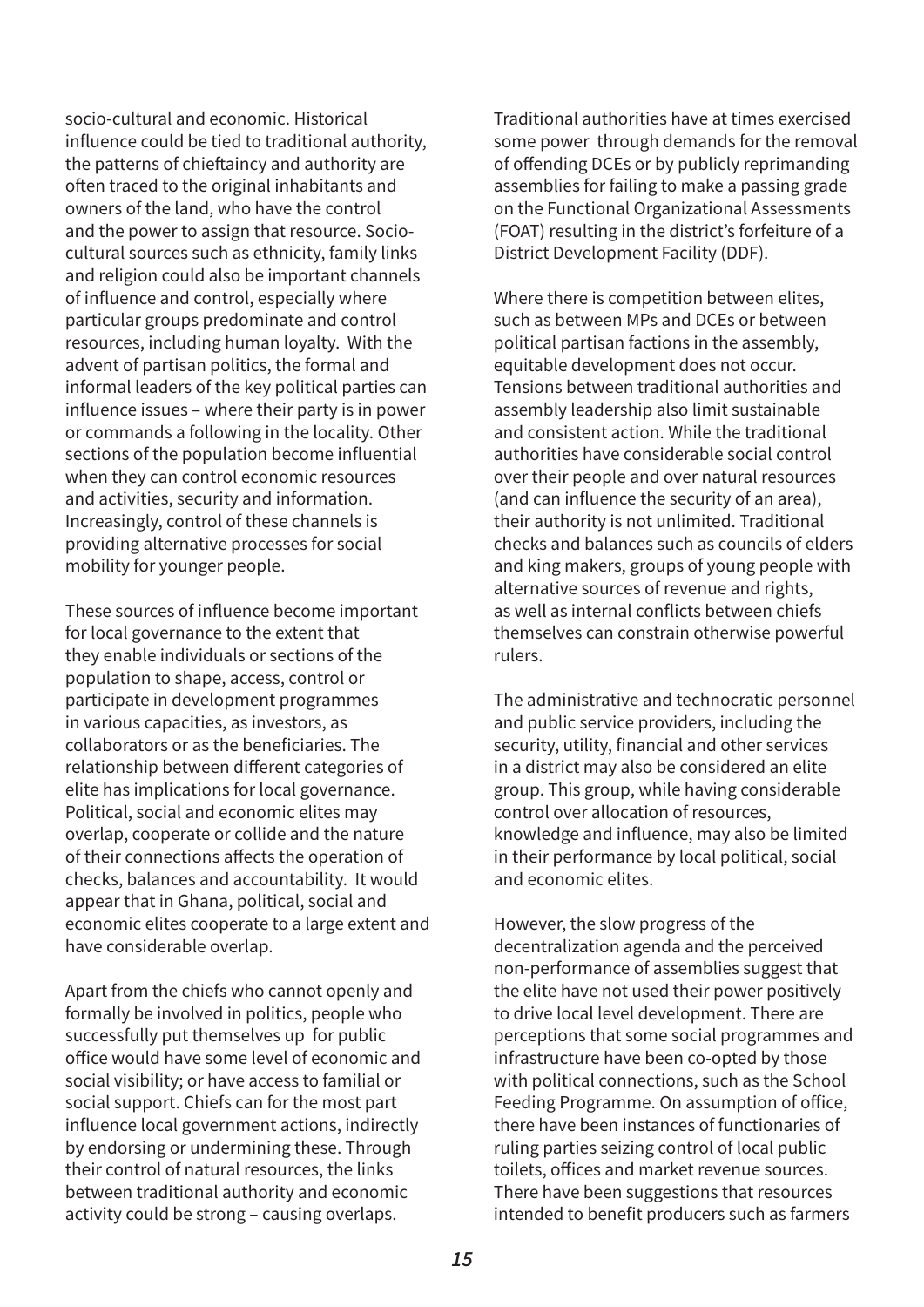and fisher-folk equitably may be misdirected for political mileage. More evidence is required to ascertain the veracity of this view. Political factions in assemblies have also at times disrupted decision-making on assumption of ofice

Early studies suggested that the perceptions of the citizenry about development interventions varied widely from those of the administrative and political elite (Ofei-Aboagye, 2006). On the other hand, mechanisms for exacting accountability and the role of civil society in these interventions could have been more efective. As indicated earlier, the accountability mechanisms built into the design of the programme, such as requirements for consultation of citizens' groups, bottom-up planning and the feedback system through assembly members have not worked as envisaged. While the culture of town hall meetings was initiated with assemblies at the turn of the decade, they were not sustained. Public hearings did not have a discernable legacy, and the Public Relations and Complaints Committees (PRCC) failed to function efectively for various reasons including the inability of Presiding Members to exert their authority, confusion as to how they should operate; neglect of their establishment by assemblies through non-assignment of logistics and resource and lack of interest and

understanding of their function by the public these bodies were intended to serve.

As indicated earlier, civil society entities from the national level have sought to facilitate accountability and responsiveness in partnership with district-level groups and associations.

Initiatives like the Governance Issues Fora (GIFs), Civic Unions and District HIPC Watch Committees, while useful having created awareness and generated lessons, have remained pilot efforts, have been periodic and required some external sustenance. Eforts such as the ZUTA Forums established to monitor School Feeding through a consortium of NGOs with technical coordination by SNV provided lessons for designing the SPEFA groups to track public expenditure. But these too will require resources for sustainability. Social accountability mechanisms must have resources in order to remain efective. Sustainable mechanismsm such as the voluntary, local groupings require other resources including information, capacity to exact accountability and the motivation of knowing that their intervention, the cost of their time and other resources will actually bear fruit or bring about the desired change. The enthusiasm of economic groupings at feefixing meetings in the metropolitan assemblies may be instructive in this regard.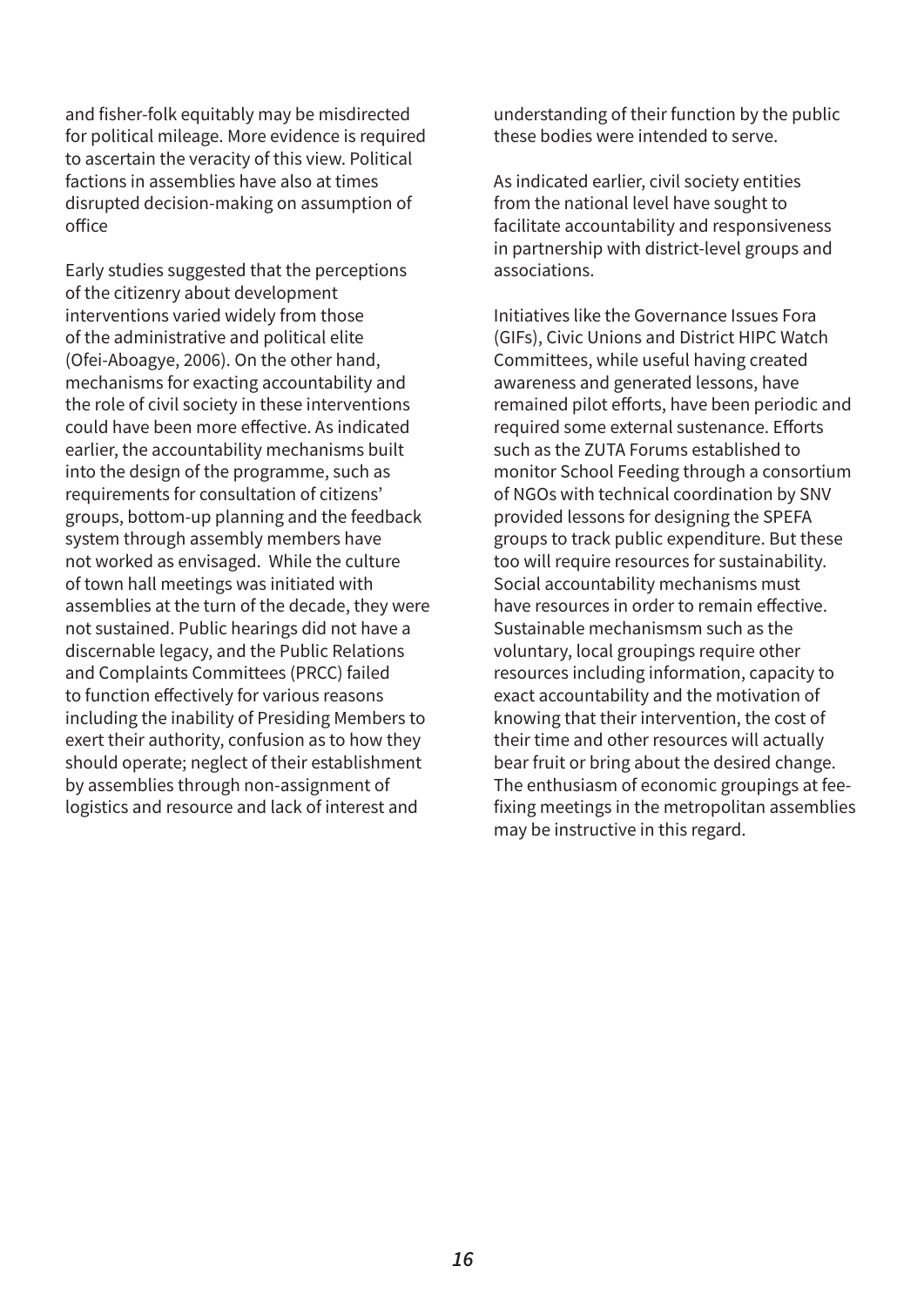#### **PROPELLING REFORMS FORWARD…**

So, can the reforms, attention to equity and establishment of<br>accountability mechanisms be propelled through legislation<br>frameworks, or are there other requirements? As indicated in<br>sections, there is considerable legislat accountability mechanisms be propelled through legislation and policy frameworks, or are there other requirements? As indicated in earlier sections, there is considerable legislative provision – from the Constitution to the more recent laws indicated earlier. Ghana's commitment to international provisions such as the Habitat III's New Urban Agenda, also provide frameworks for action. The law has also provided the allocation of inter-governmental responsibilities – central government and sector ministries charged with policy making, planning, monitoring, budgeting, coordinating and evaluating, the regional coordinating councils (RCCs) assigned monitoring, coordinating and technical backstopping roles and the assemblies responsible for planning, budgeting, executing, monitoring and evaluation duties.

However, these distinctions have not always been adhered to, with national level agencies getting involved in direct implementation or by controlling execution through secretariats, units and ofices. RCCs have not had adequate resources and logistics for monitoring and coordination and they, themselves, require technical capacities. For a long time, RCCs' owned th administrative location – whether as part of central government operating under the Ofice of the President or as a branch of the Local Government Service, has not been clear. They are currently part of the LGS, but there are still indications of resistance, given that several regional departments are de-concentrated from national Ministries, Departments and Agencies (MDAs).

New legislations like Act 936, the Sports Act, Act 934 and the Youth Act, Act 939 have to be interpreted and harmonized in their requirements with other legislative instruments (such as LI 1961). For instance, the Sports Act seeks to create Regional and District Sports Committees and Units to facilitate decentralization of sports administration. It is not clear how these will be aligned to the creation of the District Department of Education, Youth and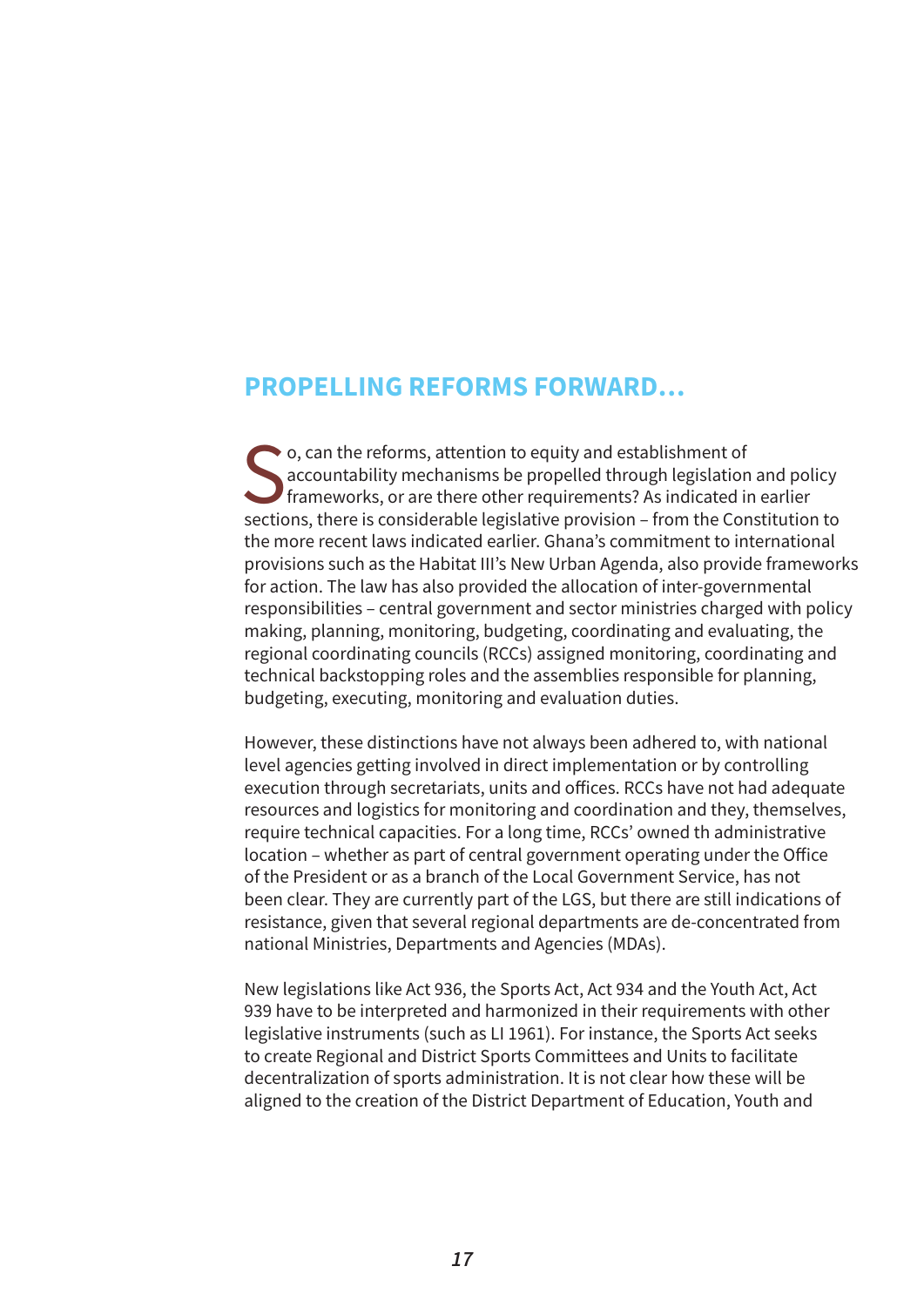Sports under LI 1961. Provisions for deductions from the DACF for youth issues under the Youth Act have to be operationalized and made relevant to the local governance agenda. The international commitments such as those to Habitat III, CEDAW and the SDGs have to be adapted not only to national circumstances but to local district ones.

In the search for equitable development, there is the need to ensure that central and regional levels of governance and administration, the Ministries, Departments and Agencies (MDAs) see the assemblies as a sphere of governance, not inferior to them, but self-determining and accountable to their citizenry. A movement away from hierarchical, patriarchal approaches will require central level agencies to engage district assemblies in a joint effort to design, plan and coordinate development rather than inform, instruct and direct assemblies.

The ability of central level agencies to initiate and impose programmes on assemblies arise mainly from (a) the continued allegiance of an assembly's political leadership to the ruling party and the continued control of public services by regional and national ofices through deconcentrated arrangements and (b) lack of confidence of assemblies and local stakeholders in their own capacities and competence for self-governance, the fragility of the demand-side for accountability and lack of coordinated action between local stakeholders.

Other dilemmas to be resolved include:

- The place of the proposed Development Authorities in the decentralization arrangements and their relationships with the Regional Coordinating Councils and District Assemblies
- Disaggregation of assemblies' requirements based on their needs and locations. For instance, the needs of assemblies with large sections of rural areas are diferent from urban assemblies. While Ghana has successfully developed and implemented urban policies (see the 2012 Urban Policy for instance), a rural development policy has lagged behind.
- Diferential approaches to policy-making: how public and stakeholder involvement can be ensured beyond tokenism, appropriate roles for development partners and how the hitherto less involved civil society entities (such as economic and productive groupings, faith institutions, professional bodies, private sector entities and the media) can contribute to the key processes. Other dimensions of PEA are taken up in the subsequent chapters.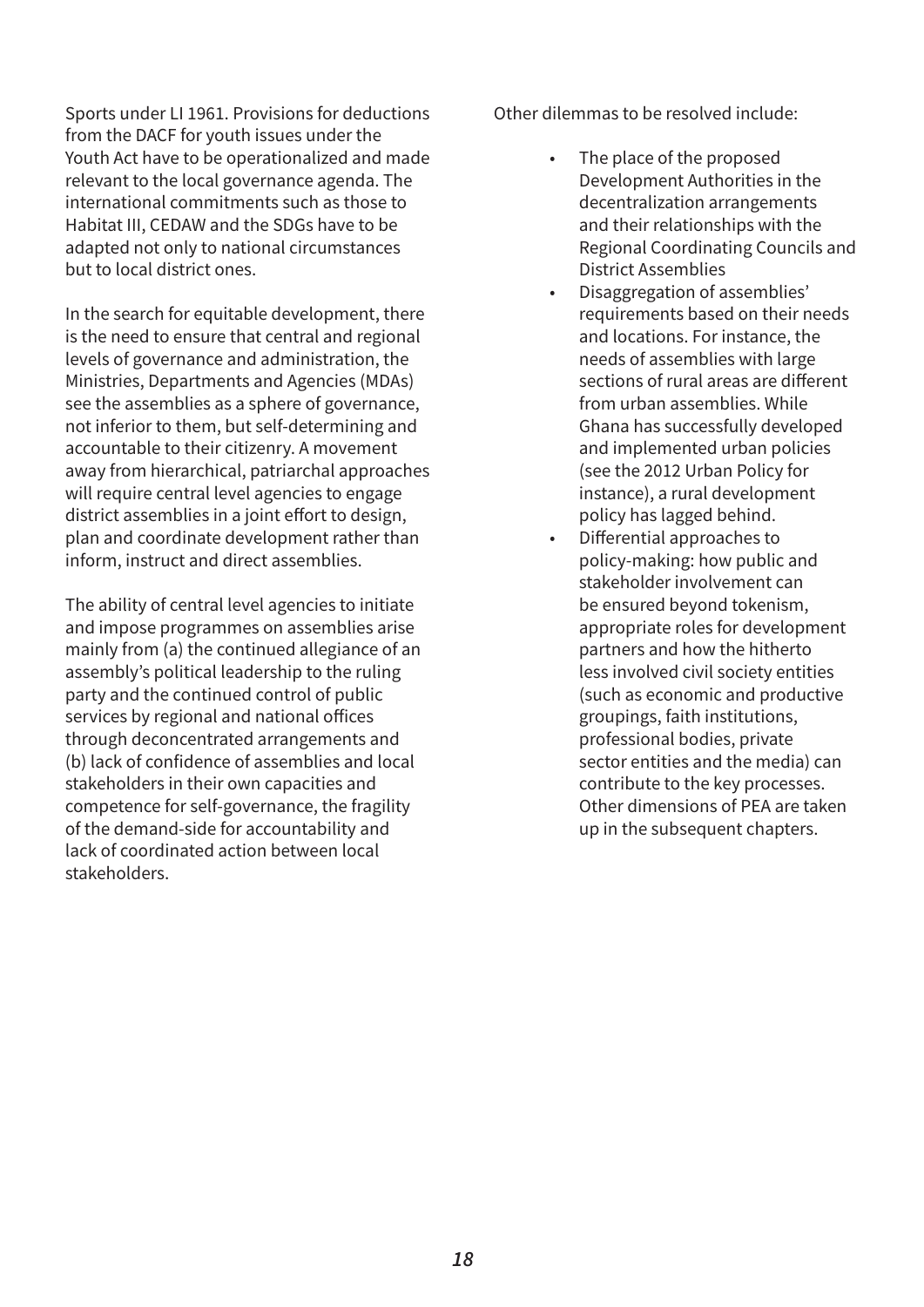## **CONCLUSIONS AND LINKAGES TO THE OTHER CHAPTERS**

The accountability mechanisms have been discussed in some depth<br>in preceding sections to conclude that there is more information<br>emanating from government to the citizenry than from society to lo<br>and national authorities. in preceding sections to conclude that there is more information emanating from government to the citizenry than from society to local and national authorities. Elections are not adequate as voice mechanisms in local governance as they happen once in four years and do not involve the Chief Executives. The assembly members also do not provide a robust enough feedback mechanism. Other voice mechanisms such as town hall meetings, consultations and user panels have not been used efectively or been sustained. Other representatives, such as traditional authorities, faith leaders and MPs may have had some influence with assemblies but the performance of these channels has not been consistent.

Reforms through the unfolding of policies, legislations and programmes are discussed in the fourth chapter. The epochs in the decentralization agenda and local government reforms over three decades, from 1988 to 2017 are discussed. The main players in these reforms, state and non-state and their stake have been included in the stakeholder analysis above. Decentralization was delivered not only through national and sub-national government structures but through project teams and through coordinating mechanisms as well.

The common perception has been that local authorities and local government functionaries lack the requisite capacity to deliver development, including logistics and know-how. Therefore, a wide range of efforts were made by central government entities, development partners, consulting firms, NGOs and CSOs to train assembly staff and actors. Capacity issues are discussed in Chapter Four and are returned to in Chapter Five in reflections relating to assessing performance in local delivery of public services and in enhancing citizens' participation.

The preceding discussion referred to the role politics played; including with the challenges of operating a non-partisan local government in a partisan national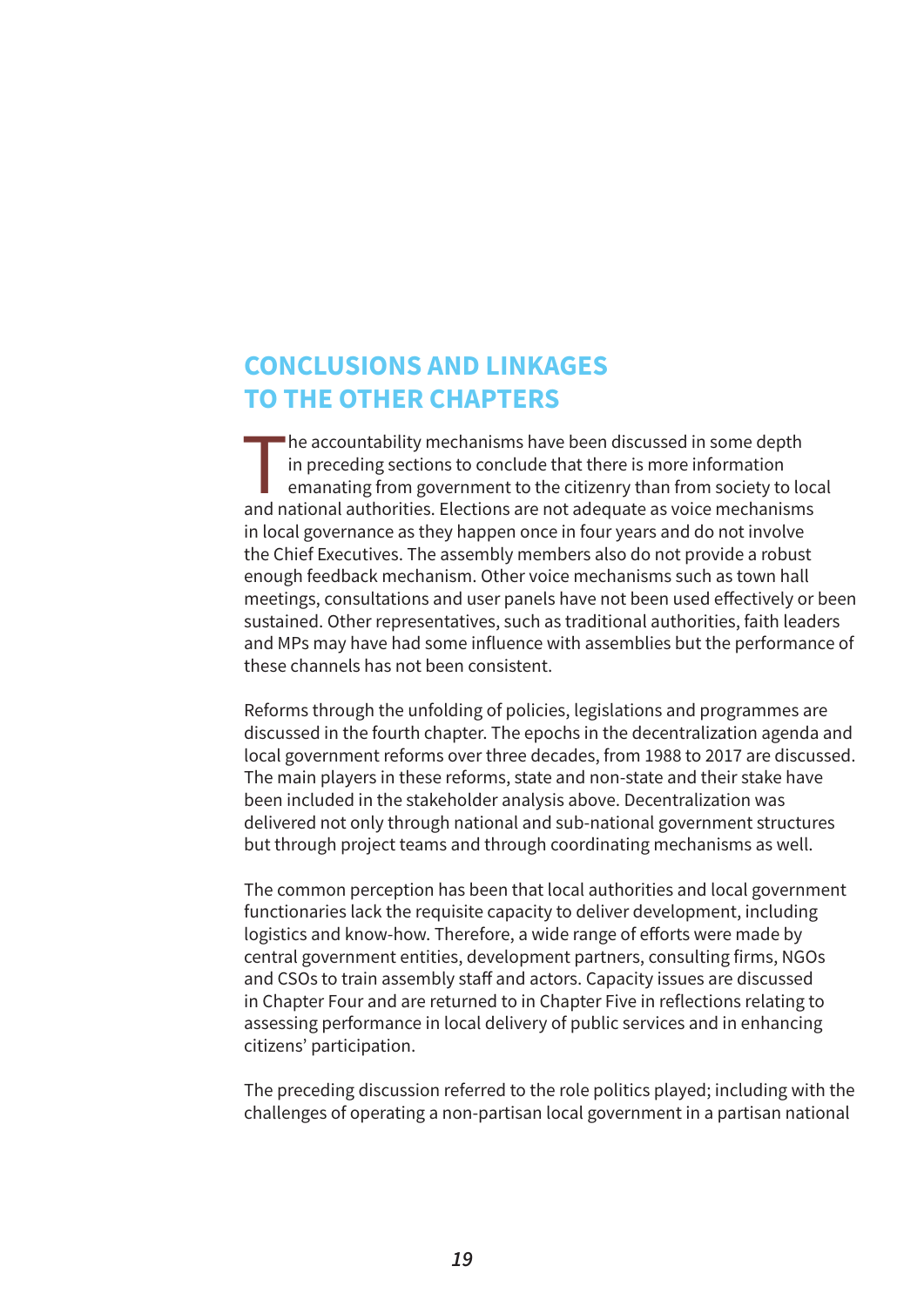government environment. The partisan, political influences on decision-making in assemblies and the tensions around control over district level public facilities have also been referred to.

The level of involvement of various stakeholders, including sector agencies and the private sector, has been considered in the stakeholder analysis. Issues of ownership and the sustained implementation of accountability schemes and mechanisms have been raised – including the fact that several good initiatives remained at the pilot stage and required further support to move them forward or upscale them.

The existing power relations have been considered in the power analysis above, and the potential for overlaps and cooperation between political, economic and social elites, raised. The areas of potential conflict between key actors such as MPs and DCEs and with traditional authorities have also been recognised. Since the reforms are intended to bring about change, those designed to put more resources in the hands of the disadvantaged has the potential to change power relations.

However, investments in the marginalized must be accompanied with other empowerment initiatives, including political, communication and advocacy skills and with information to actually change power relations. These approaches and the strengthening of networks and confidencebuilding would capacitate women, persons with disabilities, young people and other identifiable, vulnerable groups to participate in local decision-making processes. The sixth chapter examines some of the key

issues on a disaggregated basis and the policy interventions that have been tried and the prospects for a social agenda and the anchoring of social protection in local governance.

Some reference has been made to the priorities of the current administration, such as the new development authorities in Chapter Three. How other flagship actions of the NPPled administration, such as the one districtone factory initiative, the Zongo Development Fund, Planting-for-Food-and-Jobs and the Infrastructure for Poverty Eradication Programme (IPEP) could complement the social protection efforts that will be discussed in Chapter Six. So far, these interventions appear centrally driven, and indications of how these will be integrated with district-level efforts will be required.

While the fourth and fifh chapters outline the reforms, the question arises whether those policies in place can strengthen responsiveness and accountability of local government bodies and oficials. It is important that other instruments and lessons available in international development are available to local level actors, and adapted to their environment. The seventh chapter, therefore, considers the emerging sustainable development goals (SDGs) and urban agendas links to the proposed reforms under the third national decentralization plan (2015 to 2019) and the new legislation, Act 936.

From these opportunities and directions, an emerging agenda can be derived for civil society action at the national policy level as well as galvanizing and sustaining local level engagement for accountability, service delivery and participatory governance.